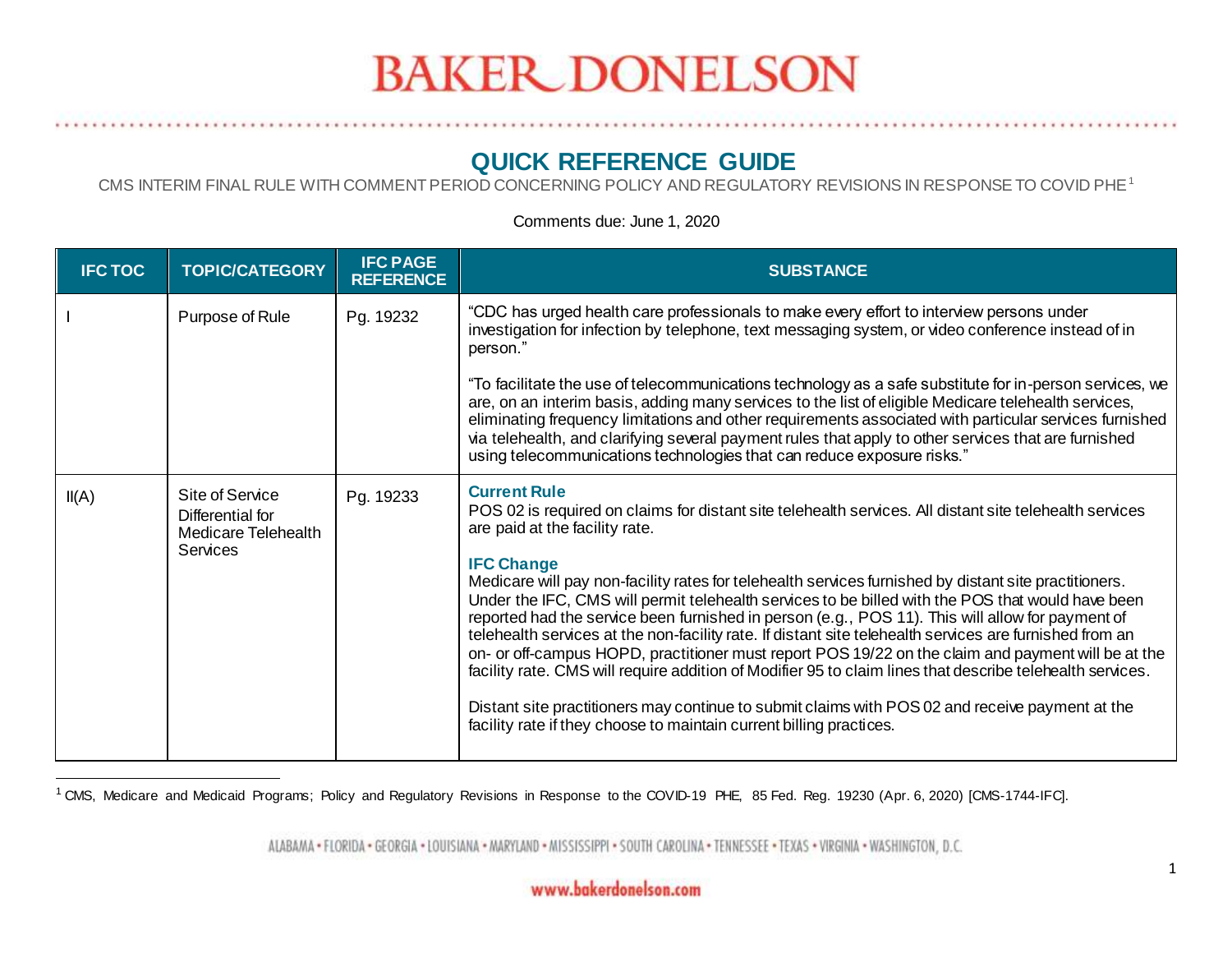| <b>IFC TOC</b> | <b>TOPIC/CATEGORY</b>                                                            | <b>IFC PAGE</b><br><b>REFERENCE</b> | <b>SUBSTANCE</b>                                                                                                                                                                                                                                                                                                                                                                                                                                                                                                                                                                                                                                                                                                                                                                                                                                                                                                                                                                                                                                                                                                                                                                                                                                                                                                                                                                                                                                                                                                                                                                                                                                                                                                                                                                      |
|----------------|----------------------------------------------------------------------------------|-------------------------------------|---------------------------------------------------------------------------------------------------------------------------------------------------------------------------------------------------------------------------------------------------------------------------------------------------------------------------------------------------------------------------------------------------------------------------------------------------------------------------------------------------------------------------------------------------------------------------------------------------------------------------------------------------------------------------------------------------------------------------------------------------------------------------------------------------------------------------------------------------------------------------------------------------------------------------------------------------------------------------------------------------------------------------------------------------------------------------------------------------------------------------------------------------------------------------------------------------------------------------------------------------------------------------------------------------------------------------------------------------------------------------------------------------------------------------------------------------------------------------------------------------------------------------------------------------------------------------------------------------------------------------------------------------------------------------------------------------------------------------------------------------------------------------------------|
|                |                                                                                  |                                     | <b>Take-Away</b><br>This temporary change means that telehealth services will be paid at the same rate as they would be<br>paid if furnished in-person.                                                                                                                                                                                                                                                                                                                                                                                                                                                                                                                                                                                                                                                                                                                                                                                                                                                                                                                                                                                                                                                                                                                                                                                                                                                                                                                                                                                                                                                                                                                                                                                                                               |
| II(A)          | <b>Adding Services to</b><br>List of Medicare<br>Approved Telehealth<br>Services | Pg. 19233                           | <b>Current Rule</b><br>CMS provides payment for a limited set of telehealth services and updates the list of approved<br>telehealth services, by CPT code, on an annual basis.<br><b>IFC Change</b><br>CMS is adding 80 new CPT codes as Category 2 services (i.e., services that are not similar to the<br>current list of telehealth services). These are intended to be temporary additions to the list of<br>approved telehealth services for dates of service March 1, 2020 through the end of the declared<br>Public Health Emergency (PHE), including subsequent renewals.<br>CMS expects practitioners to E/M codes that best describes the nature of the care provided,<br>regardless of the physical location or status of the patient.<br><b>Temporary Telehealth Services</b><br>Emergency Department Visits [CPT Codes 99281-99285]<br>Initial and Subsequent Observation and Observation Discharge Day Management [CPT<br>Codes 99217-99236]<br>Initial hospital care and hospital discharge day management [CPT Codes 99221-99239]<br>Initial nursing facility visits and nursing facility discharge day management [CPT Codes<br>99304-99316]<br>Critical Care Services [CPT Codes 99291-99292]<br>$\bullet$<br>Domiciliary, Rest Home or Custodial Care Services [CPT Codes 99327-99337]<br>$\bullet$<br>Home Visits [CPT Codes 99341 - 99350]<br>$\bullet$<br>Inpatient Neonatal and Pediatric Critical Care [CPT Codes 99468-99476]<br>Initial and Continuing Intensive Care Services [CPT Codes 99477-99480]<br>Care Planning for Patients with Cognitive Impairment [CPT Code 99483]<br>Group Psychotherapy [CPT Code 90853]<br>End-Stage Renal Disease Services [CPT Codes 90952-90962]<br>Psychological and Neuropsychological Testing [CPT Codes 93130-96139] |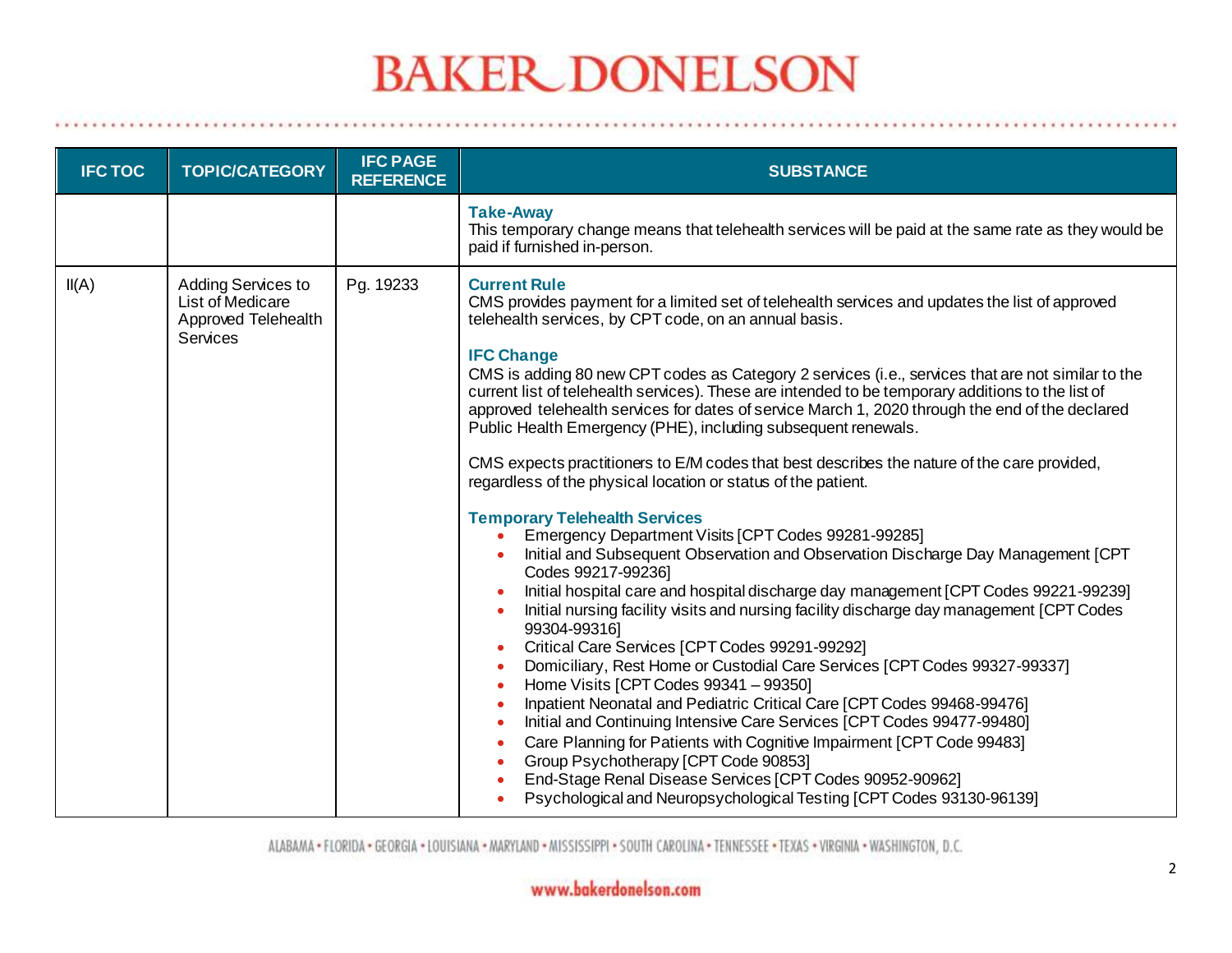. . . . . . .

| <b>IFC TOC</b> | <b>TOPIC/CATEGORY</b>                                                                                                                      | <b>IFC PAGE</b><br><b>REFERENCE</b> | <b>SUBSTANCE</b>                                                                                                                                                                                                                                                                                                                                                                                                                                                                                                                                                                                                                                                                                                                                                                                          |
|----------------|--------------------------------------------------------------------------------------------------------------------------------------------|-------------------------------------|-----------------------------------------------------------------------------------------------------------------------------------------------------------------------------------------------------------------------------------------------------------------------------------------------------------------------------------------------------------------------------------------------------------------------------------------------------------------------------------------------------------------------------------------------------------------------------------------------------------------------------------------------------------------------------------------------------------------------------------------------------------------------------------------------------------|
|                |                                                                                                                                            |                                     | Therapy Services [but not when provided by PT, OT, ST as they are not an approved<br>$\bullet$<br>telehealth provider] [CPT Codes 97161-92507]<br>Radiation Treatment Management Services [CPT Code 77427] [weekly F2F component]<br><b>Take-Away</b><br>Consistent with the 1135 waiver of the originating site, the addition of these 80 new codes supports<br>coverage of telehealth services by distant practitioners furnished to patients in all settings of care.<br><b>Comments Solicited</b><br>What other services could use telecommunications technology with clear clinical benefit during PHE?                                                                                                                                                                                              |
|                |                                                                                                                                            |                                     | What are potential negative effects of adding these codes to telehealth?                                                                                                                                                                                                                                                                                                                                                                                                                                                                                                                                                                                                                                                                                                                                  |
| II(B)          | Frequency<br>Limitations on<br><b>Inpatient and Nursing</b><br><b>Facility Settings;</b><br><b>Critical Care</b><br><b>Consults Visits</b> | Pg. 19241                           | <b>Current Rule</b><br>Billing for subsequent inpatient visits [99231-99233] is limited to once every three days; subsequent<br>nursing facility visits [99307-99310] is limited to once every 30 days; and critical care consultations<br>[G0508-G0509] is limited to once per day.<br><b>IFC Change</b><br>For the duration of the PHE, the rule temporarily removes the frequency restrictions for subsequent<br>inpatient visits, subsequent nursing facility visits, and critical care consultations furnished via<br>Medicare telehealth.<br><b>Take-Away</b><br>By removing the frequency restrictions on these telehealth codes, CMS is seeking to allow increased<br>access to care for patient populations that may not otherwise have access to clinically appropriate<br>in-person treatment. |
| II(B)          | Hands-On Visits for<br><b>ESRD Capitation</b><br>Payments                                                                                  | Pg. 19424                           | <b>Current Rule</b><br>CMS added ESRD-related services to the list of telehealth services effective for CY 2005 but required<br>the clinical examination of a patient's vascular access site to be furnished face-to-face hands-on<br>(without the use of interactive telecommunications system by physician, clinical nurse specialists,<br>nurse practitioner, or physician assistant). As of January 1, 2019, Sections 1881(b)(3) and 1834(m) of<br>the Social Security Act permit a patient determined to have ESRD receiving home dialysis to choose                                                                                                                                                                                                                                                 |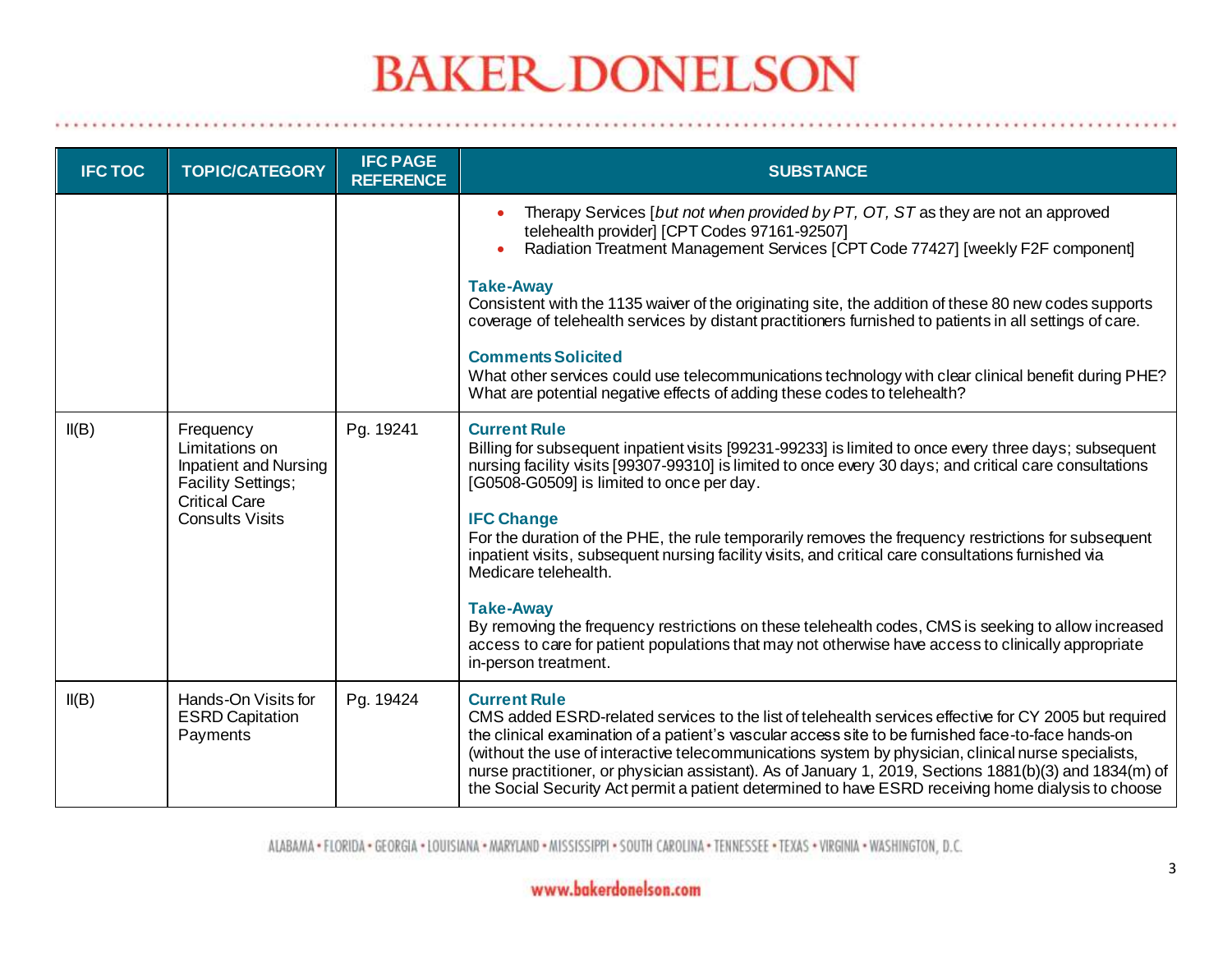| <b>IFC TOC</b> | <b>TOPIC/CATEGORY</b>        | <b>IFC PAGE</b><br><b>REFERENCE</b> | <b>SUBSTANCE</b>                                                                                                                                                                                                                                                                                                                                                                                                                                                                         |
|----------------|------------------------------|-------------------------------------|------------------------------------------------------------------------------------------------------------------------------------------------------------------------------------------------------------------------------------------------------------------------------------------------------------------------------------------------------------------------------------------------------------------------------------------------------------------------------------------|
|                |                              |                                     | to receive certain monthly ESRD-related clinical assessments via telehealth. However, Social<br>Security Act § 1881(b)(3)(B) still requires such patients to receive a face-to-face visit, without the use<br>of telehealth, at least monthly in the case of the initial three months of home dialysis and at least once<br>every three months after the initial three months.                                                                                                           |
|                |                              |                                     | <b>IFC Change</b><br>During the declared PHE, CMS is permitting the clinical examination of the vascular site to be<br>furnished via a telehealth visit. CMS is also exercising discretion to relax enforcement of the<br>requirements of 1881(b)(3)(B) that certain visits be furnished without the use of telehealth. CMS will<br>not conduct reviews to consider whether these visits were conducted face-to-face, without the use of<br>telehealth. Affected CPT Codes: 90951-90970. |
|                |                              |                                     | <b>Take-Away</b><br>Removal of the face-to-face hands-on requirement for these services will help ensure that the clinical<br>examination of patients will continue to occur albeit through virtual means.                                                                                                                                                                                                                                                                               |
| II(C)          | <b>Telehealth Modalities</b> | Pg. 19243                           | <b>Current Rule</b><br>Under 42 CFR 410.78(a)(3), telephones, facsimile machines and electronic mail systems do not meet<br>the definition of interactive telecommunications systems for Medicare telehealth services.                                                                                                                                                                                                                                                                   |
|                |                              |                                     | <b>IFC change</b><br>Adds exception to $410.78(a)(3)$ on interim basis: $410.78(a)(3)(i)$ –                                                                                                                                                                                                                                                                                                                                                                                              |
|                |                              |                                     | Exception: For duration of PHE as defined in 400.200, interactive telecommunication<br>system means multimedia communications equipment that includes, at a minimum, audio<br>and video equipment permitting two-way, real-time interactive communication between the<br>patient and distant site physician or practitioner.                                                                                                                                                             |
|                |                              |                                     | <b>Take-Away</b><br>Telehealth still requires audio-video and two-way, real-time interactive communication, even though it<br>is removing from the definition of "interactive telecommunication system" the references to<br>telephones, facsimile machines and electronic mail systems for the duration of the PHE.                                                                                                                                                                     |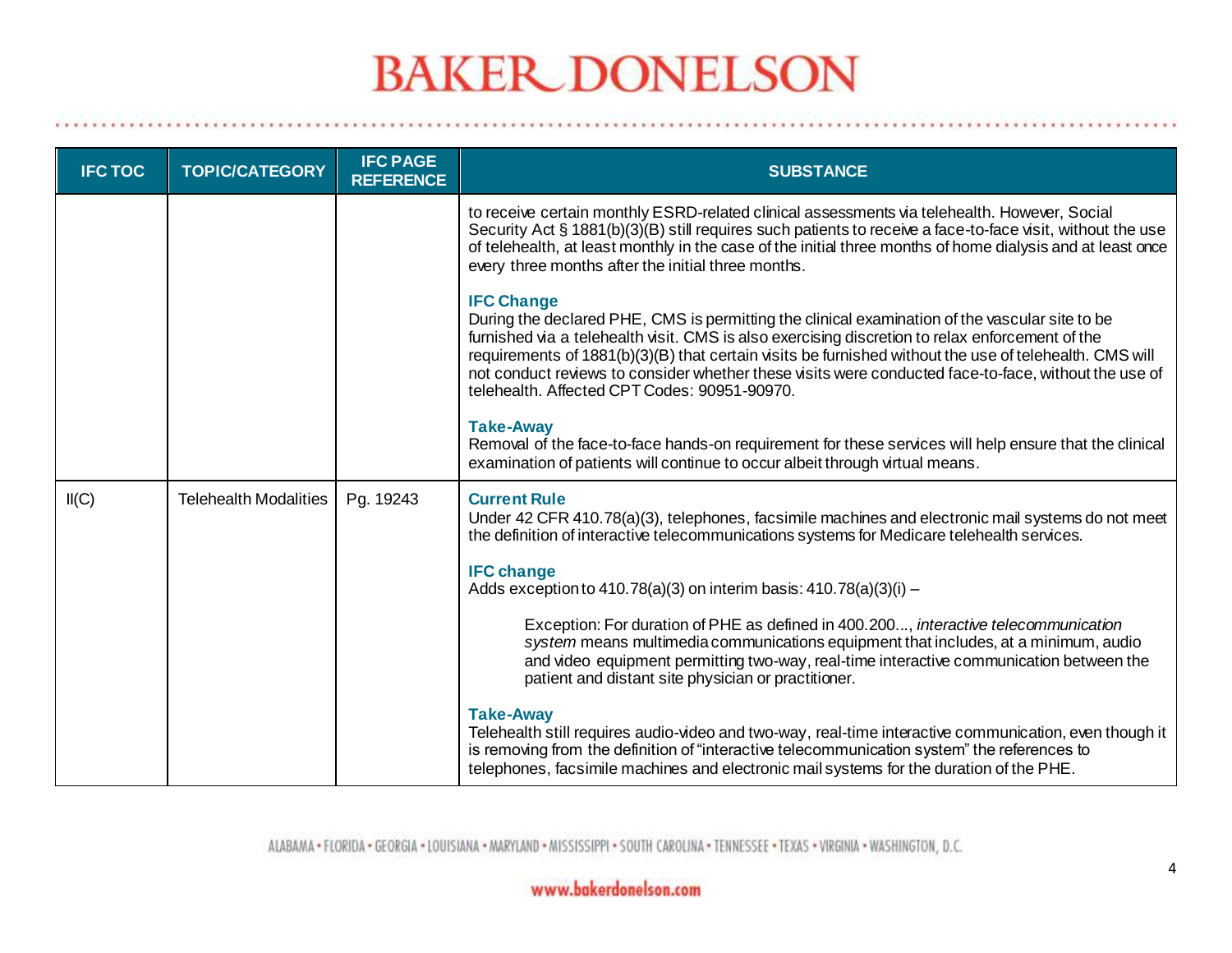. . . . . . . . . . . . . . . . . . .

| <b>IFC TOC</b> | <b>TOPIC/CATEGORY</b>                                | <b>IFC PAGE</b><br><b>REFERENCE</b> | <b>SUBSTANCE</b>                                                                                                                                                                                                                                                                                                                                                                                                                                                                                                                                                                                                                                                                                                                                                                                                                               |
|----------------|------------------------------------------------------|-------------------------------------|------------------------------------------------------------------------------------------------------------------------------------------------------------------------------------------------------------------------------------------------------------------------------------------------------------------------------------------------------------------------------------------------------------------------------------------------------------------------------------------------------------------------------------------------------------------------------------------------------------------------------------------------------------------------------------------------------------------------------------------------------------------------------------------------------------------------------------------------|
| II(C)          | <b>Beneficiary Cost-</b><br>Sharing                  | Pg. 19243                           | CMS restates in the IFC the OIG's Policy Statement notifying physicians and practitioners that they<br>will not be subject to administrative sanctions during the PHE for reducing or waiving cost-sharing<br>obligations Federal health care program beneficiaries may owe for telehealth services furnished<br>consistent with applicable coverage and payment rules.                                                                                                                                                                                                                                                                                                                                                                                                                                                                        |
|                |                                                      |                                     | CMS notes that the OIG's policy in this regard applies to telehealth visits, virtual check-in services,<br>e-visits, monthly remote care management and monthly remote patient monitoring.                                                                                                                                                                                                                                                                                                                                                                                                                                                                                                                                                                                                                                                     |
| II(D)          | Communication<br>Technology-Based<br>Services (CTBS) | Pg. 19243                           | <b>Current Rule</b><br>Virtual check-in services [G2010; G2012] may not be furnished to new patients, nor may they be<br>reported when the communication originates from a related E/M services (including one furnished via<br>telehealth) within the prior 7 days by the same physician or practitioner or result in an E/M visit or<br>procedure within the next 24 hours or soonest available appointment. These codes require the<br>practitioner to have an established relationship the patient. These services may be billed by<br>practitioners who bill E/M codes.                                                                                                                                                                                                                                                                   |
|                |                                                      |                                     | E-Visits [99421-99423; G2061-G2063] must be initiated by an established patient.                                                                                                                                                                                                                                                                                                                                                                                                                                                                                                                                                                                                                                                                                                                                                               |
|                |                                                      |                                     | <b>IFC Change</b><br>Virtual Check-in: For the period of the PHE, CMS is removing the requirement for an established<br>patient relationship. This means virtual check-in services may be used with new patients, so long as<br>the virtual check-in does not result in a visit, including a telehealth visit. CMS is also allowing patient<br>consent to be obtained and documented by auxiliary personnel under general supervision and that<br>consent can be obtained at the same time as the service is rendered.                                                                                                                                                                                                                                                                                                                         |
|                |                                                      |                                     | E-Visits: For the period of the PHE, CMS is removing the requirement for an established relationship.<br>CMS is also allowing patient consent to be obtained and documented by auxiliary personnel under<br>general supervision and that consent can be obtained at the same time as the service is rendered.<br>Types of non-physician practitioners who may bill Virtual Check-In and E-Visit services: CMS is<br>permitting practitioners who do not bill E/M codes, such as licensed clinical social workers, clinical<br>psychologists, physical therapists, occupational therapists and speech-language pathologists to<br>provide virtual check-in and e-visit services. CTBS "G codes" will be designated "sometimes therapy"<br>services that would require Private Practice physical therapists, occupational therapists and speech- |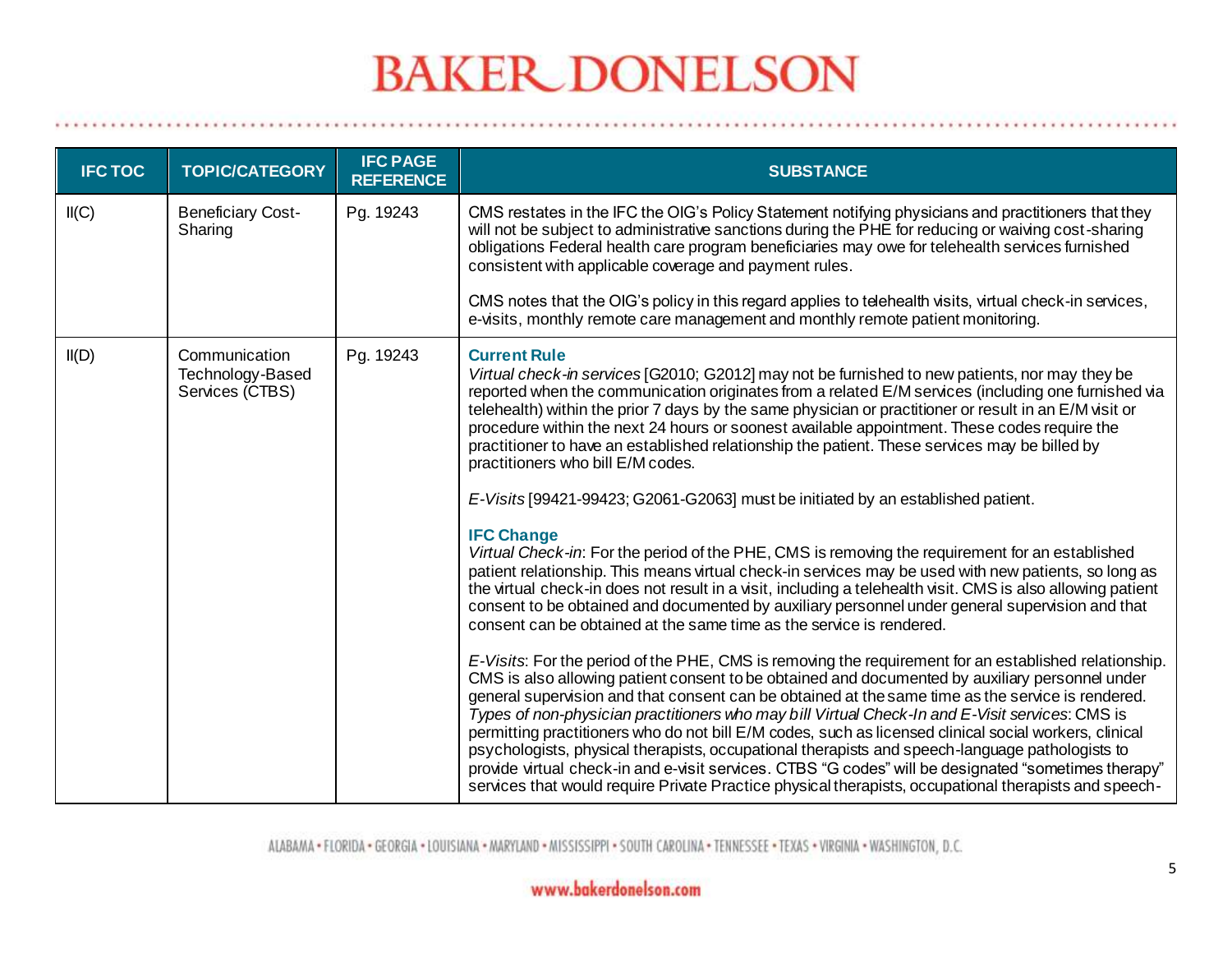. . . . . . .

| <b>IFC TOC</b> | <b>TOPIC/CATEGORY</b>                                                    | <b>IFC PAGE</b><br><b>REFERENCE</b> | <b>SUBSTANCE</b>                                                                                                                                                                                                                                                                                                                                                                                                                                                                                                                           |
|----------------|--------------------------------------------------------------------------|-------------------------------------|--------------------------------------------------------------------------------------------------------------------------------------------------------------------------------------------------------------------------------------------------------------------------------------------------------------------------------------------------------------------------------------------------------------------------------------------------------------------------------------------------------------------------------------------|
|                |                                                                          |                                     | language pathologists to include the corresponding GO, GP or GN therapy modifier on claims for<br>these services.                                                                                                                                                                                                                                                                                                                                                                                                                          |
|                |                                                                          |                                     | <b>Comments Solicited</b><br>What other kinds of practitioners might furnish virtual check-in services and e-visit services during the<br>PHE?                                                                                                                                                                                                                                                                                                                                                                                             |
|                |                                                                          |                                     | <b>Take-Aways</b><br>Note that while CTBS are not telehealth services, they still enable practitioners to engage with<br>patients through virtual means. Practitioners who are not able to provide telehealth services (e.g., PT,<br>ST, OT) are now permitted to furnish CTBS.                                                                                                                                                                                                                                                            |
| II(E)          | Direct Supervision by<br>Interactive<br>Telecommunications<br>Technology | Pg. 19245                           | <b>Current Rule</b><br>As defined in 42 CFR § 410.32(b)(3)(ii), direct supervision means that the physician must be present<br>in the office suite and immediately available to furnish assistance and direction throughout the<br>performance of the procedure. It does not require the physician to be present in the room when the<br>procedure is performed.                                                                                                                                                                           |
|                |                                                                          |                                     | <b>IFC Change</b><br>The rule amends the current definition of direct supervision for the duration of the PHE to allow the<br>use of real-time interactive audio and video technology (i.e., virtual presence) by the supervising<br>physician to satisfy the direct supervision requirement. CMS is also permitting physicians to leverage<br>additional staff and technology necessary to provide care that would normally be furnished incident to<br>a physician's services (including services that can be performed via telehealth). |
|                |                                                                          |                                     | <b>Comments Solicited</b><br>Should there be any guardrails and what kind of risk might this policy introduce for beneficiaries while<br>reducing risk of COVID-19 spread?                                                                                                                                                                                                                                                                                                                                                                 |
|                |                                                                          |                                     | <b>Take-Away</b><br>The IFC policy changes the way in which direct supervision can be met; it does not change the<br>underlying payment policy. Moreover, it allows physicians to contract with another provider/supplier<br>type to provide virtual visits for patients in their homes and to bill for incident to services furnished by                                                                                                                                                                                                  |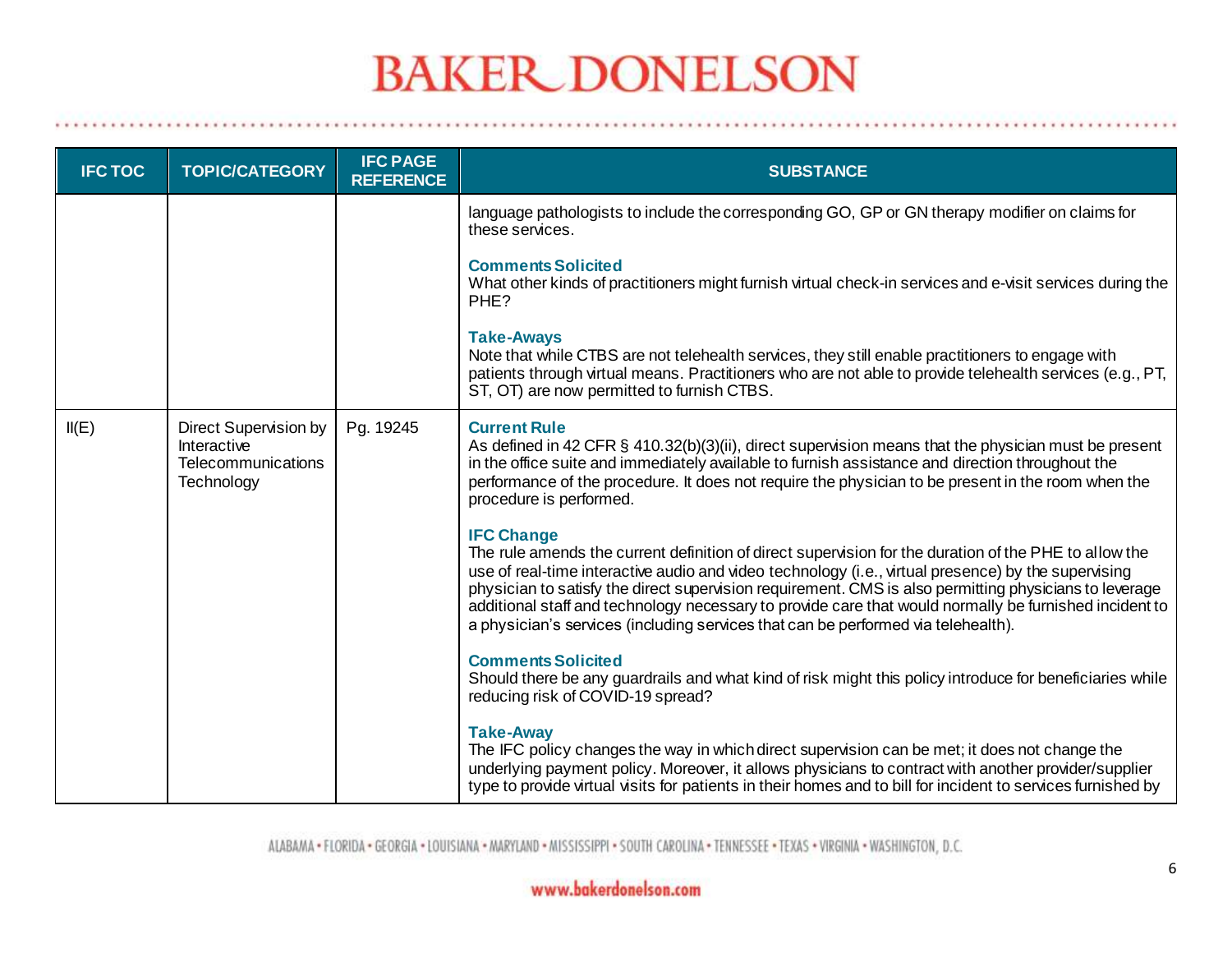| <b>IFC TOC</b> | <b>TOPIC/CATEGORY</b>                                                                                          | <b>IFC PAGE</b><br><b>REFERENCE</b> | <b>SUBSTANCE</b>                                                                                                                                                                                                                                                                                                                                                                                                                                                                                                                                                                                                                                                                                                                                                                                                                                                                                                                                                                                                                                                                                                                                                                                                                                                                                                                                                                                            |
|----------------|----------------------------------------------------------------------------------------------------------------|-------------------------------------|-------------------------------------------------------------------------------------------------------------------------------------------------------------------------------------------------------------------------------------------------------------------------------------------------------------------------------------------------------------------------------------------------------------------------------------------------------------------------------------------------------------------------------------------------------------------------------------------------------------------------------------------------------------------------------------------------------------------------------------------------------------------------------------------------------------------------------------------------------------------------------------------------------------------------------------------------------------------------------------------------------------------------------------------------------------------------------------------------------------------------------------------------------------------------------------------------------------------------------------------------------------------------------------------------------------------------------------------------------------------------------------------------------------|
|                |                                                                                                                |                                     | the auxiliary personnel so long as supervision is provided through audio-video real-time<br>communication technology.                                                                                                                                                                                                                                                                                                                                                                                                                                                                                                                                                                                                                                                                                                                                                                                                                                                                                                                                                                                                                                                                                                                                                                                                                                                                                       |
| II(E)          | <b>Supervision Changes</b><br>for Certain Hospital<br>and CAH Diagnostic<br>and Therapeutic<br><b>Services</b> | Pg. 19246                           | <b>Current Rule</b><br>As defined in 42 CFR $\S$ 410.28(e)(1), direct supervision means that the physician must be<br>immediately available to furnish assistance and direction throughout the performance of the<br>procedure. It does not require the physician to be present in the room when the procedure is<br>performed. Most therapeutic services in the hospital require general supervision and the supervision<br>requirements for diagnostic services generally conform to the service-level supervision levels<br>required for payment under the physician fee schedule. Pulmonary rehabilitation (42 CFR § 410.47),<br>cardiac rehabilitation and intensive cardiac rehabilitation (42 CFR § 410.49) require direct<br>supervision.<br><b>IFC Change</b><br>For the period of the PHE, the rule amends the definition of direct supervision for hospital diagnostic<br>and therapeutic services, pulmonary rehabilitation, cardiac rehabilitation and intensive cardiac<br>rehabilitation services to allow the use of real-time interactive audio and video technology (i.e., virtual<br>presence) by the supervising physician to satisfy the direct supervision requirement.<br><b>Take-Away</b><br>The ability to satisfy supervision requirements through the use of virtual presence will help to reduce<br>the risk of exposure and improve the availability of medical professionals. |
| II(F)          | <b>Clarification of Home</b><br><b>Bound for Medicare</b><br>Home Health Benefit                               | Pg. 19246                           | <b>Current Rule</b><br>Social Security Act §§ 1814(a) and 1835(a) provide that an individual will be considered "confined to<br>his home" if the individual has a condition, due to an illness or injury, that restricts the ability of the<br>individual to leave his or her home except with the assistance of another individual or the aid of a<br>supportive device, or if the individual has a condition such that leaving his or her home is medically<br>contraindicated. An individual does not have to be bedridden to be considered "confined to his home."<br>however, the condition must be such that there exists a normal inability to leave home and leaving<br>home requires considerable and taxing effort by the individual.                                                                                                                                                                                                                                                                                                                                                                                                                                                                                                                                                                                                                                                             |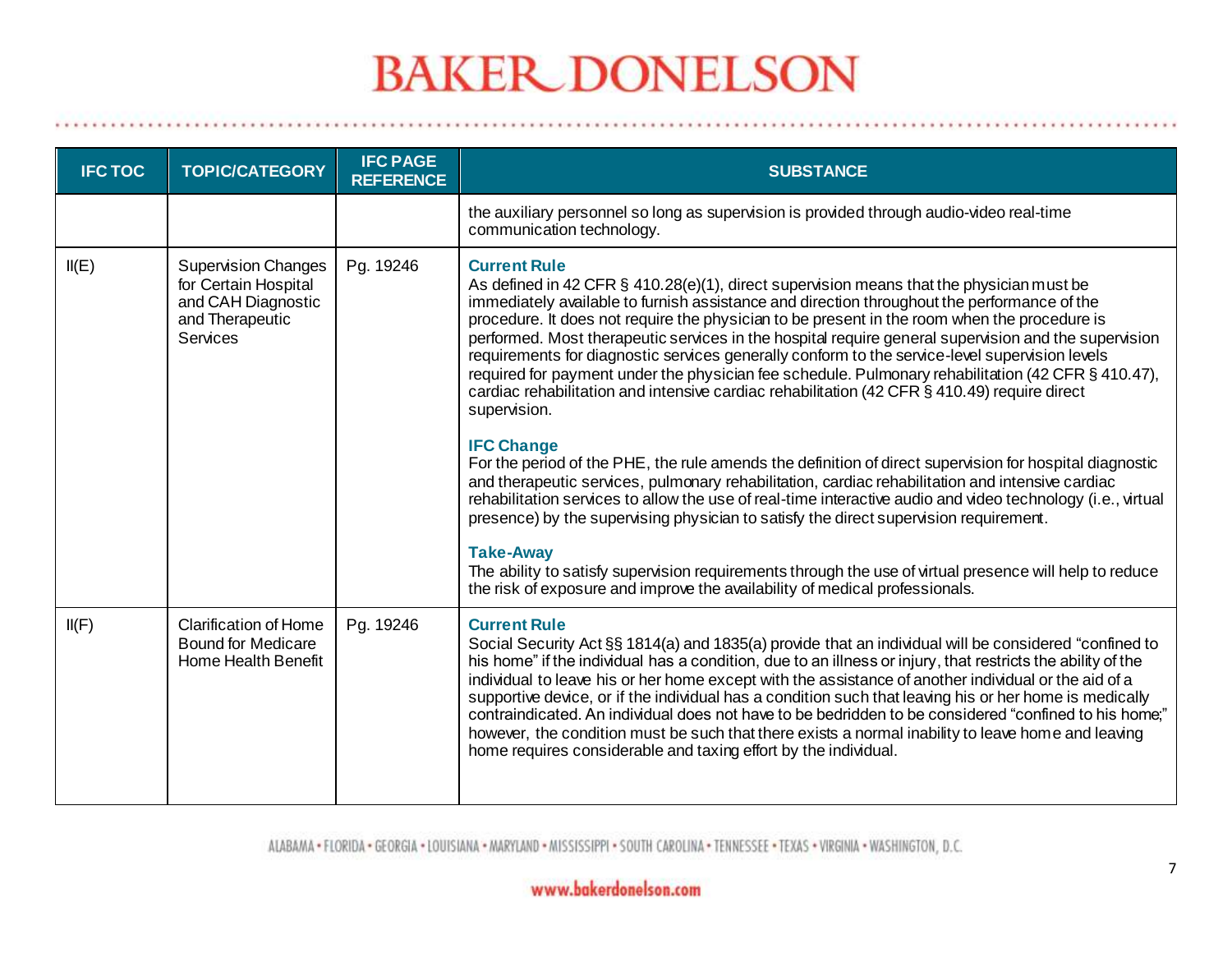| <b>IFC TOC</b> | <b>TOPIC/CATEGORY</b> | <b>IFC PAGE</b><br><b>REFERENCE</b> | <b>SUBSTANCE</b>                                                                                                                                                                                                                                                                                                                                                                                                                                                                                                                                          |
|----------------|-----------------------|-------------------------------------|-----------------------------------------------------------------------------------------------------------------------------------------------------------------------------------------------------------------------------------------------------------------------------------------------------------------------------------------------------------------------------------------------------------------------------------------------------------------------------------------------------------------------------------------------------------|
|                |                       |                                     | <b>IFC Change</b><br>CMS clarifies that, for purposes of the home health benefit, the "confined to home" requirements can<br>be met if (1) a physician has determined that it is medically contraindicated for the individual to leave<br>home because he or she has a confirmed or suspected diagnosis of COVID-19; or (2) where the<br>physician has determined that it is medically contraindicated for the individual to leave the home<br>because the patient has a condition that may make the patient more susceptible to contracting<br>COVID-19. |
|                |                       |                                     | CMS makes clear that an individual who is exercising "self-quarantine" for one's own safety would not<br>be considered "confined to the home" [or home bound] unless a physician certifies that it is medically<br>contraindicated for the patient to leave the home.                                                                                                                                                                                                                                                                                     |
|                |                       |                                     | Medical record documentation must include information as to why the individual condition of the<br>patient is such that leaving the home is medically contraindicated. The individual must still meet all<br>other eligibility requirements for receiving home health care services.                                                                                                                                                                                                                                                                      |
|                |                       |                                     | This change will not only apply to the COVID-19 PHE but will also apply to any other outbreak of<br>infectious disease and instances where the individual's condition is such that it is medically<br>contraindicated for the patient to leave home.                                                                                                                                                                                                                                                                                                      |
|                |                       |                                     | <b>Comments Solicited</b><br>CMS is soliciting comments on this clarification.                                                                                                                                                                                                                                                                                                                                                                                                                                                                            |
|                |                       |                                     | <b>Take-Away</b><br>This clarification represents a far broader interpretation of what it means to be confined to home not<br>only during a time of an infectious disease outbreak, but also in general.                                                                                                                                                                                                                                                                                                                                                  |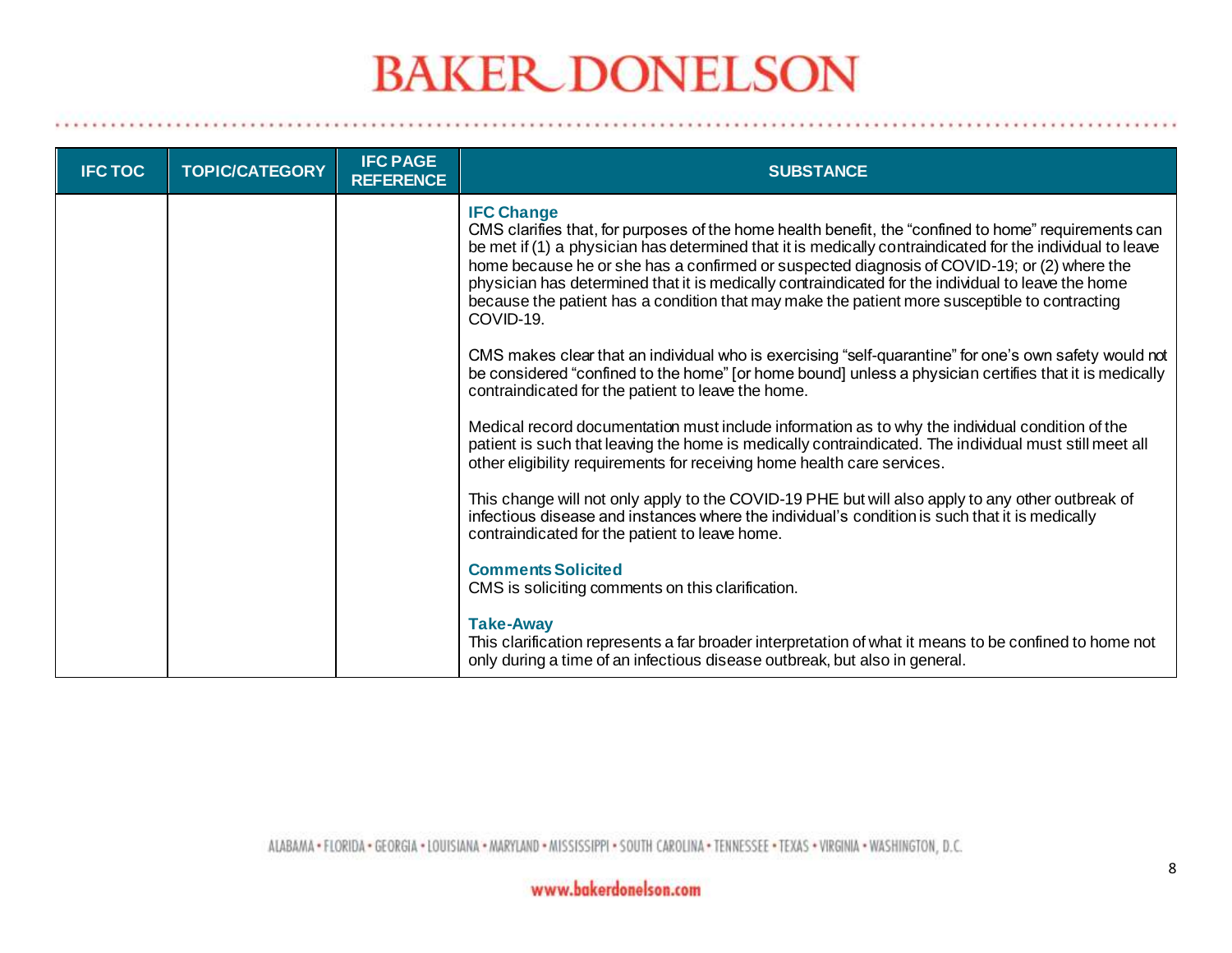| <b>IFC TOC</b> | <b>TOPIC/CATEGORY</b>                                                | <b>IFC PAGE</b><br><b>REFERENCE</b> | <b>SUBSTANCE</b>                                                                                                                                                                                                                                                                                                                                                                                                                                                                                                                                                                                                                                                                                                                                                                                                                                                                                                                                                                                                                                                                                                                     |
|----------------|----------------------------------------------------------------------|-------------------------------------|--------------------------------------------------------------------------------------------------------------------------------------------------------------------------------------------------------------------------------------------------------------------------------------------------------------------------------------------------------------------------------------------------------------------------------------------------------------------------------------------------------------------------------------------------------------------------------------------------------------------------------------------------------------------------------------------------------------------------------------------------------------------------------------------------------------------------------------------------------------------------------------------------------------------------------------------------------------------------------------------------------------------------------------------------------------------------------------------------------------------------------------|
| II(G)          | Use of Technology<br>for Home Health<br>Benefit during PHE           | Pg. 19247                           | <b>Current Rule</b><br>CMS prohibits use of telecommunications systems when the services substitute for in-person home<br>health services ordered as part of a plan of care certified by a physician.                                                                                                                                                                                                                                                                                                                                                                                                                                                                                                                                                                                                                                                                                                                                                                                                                                                                                                                                |
|                |                                                                      |                                     | <b>IFC Change</b><br>The rule amends the plan of care requirements at $42$ CFR $\S$ 409.43(a), on an interim basis for the<br>duration of the PHE, to allow for the provision of remote patient monitoring or other services furnished<br>through telecommunication systems. Any such services must be tied to patient-specific needs as<br>identified in the comprehensive assessment, cannot substitute for a home visit ordered as part of the<br>plan of care and cannot be considered a home visit for the purpose of patient eligibility or payment.<br>The plan of care also must describe how the use of technology will help to achieve the goals outlined<br>in the plan of care. CMS is providing home health agencies flexibility to obtain physician signatures<br>for changes to the plan of care to incorporate the use of technology. Home health agencies can<br>report costs of telecommunications equipment as allowable A&G costs.<br><b>Take-Away</b><br>Use of technology to augment home health services may result in changes to the frequency or types<br>of in-person visits outlined in the plan of care. |
| II(H)          | Use of<br>Telecommunications<br>Technology under<br>Medicare Hospice | Pg. 19250                           | <b>Current Rule</b><br>Current rules do not contemplate use of telecommunications technology under the Medicare hospice<br>benefit.                                                                                                                                                                                                                                                                                                                                                                                                                                                                                                                                                                                                                                                                                                                                                                                                                                                                                                                                                                                                  |
|                | <b>Benefit</b>                                                       |                                     | <b>IFC Change</b><br>The rule amends 42 CFR § 418.204 to allow hospices, for the duration of the PHE, to provide<br>services via telecommunications system if it is feasible and appropriate to ensure that Medicare<br>patients can continue to receive services that are reasonable and necessary for the palliation and<br>management of a patient's terminal illness and related conditions without jeopardizing the patient's<br>health or the health of those providing such services. The role of technology must be documented in<br>the plan of care and must be tied to specific patient needs as identified in comprehensive assessment<br>and measurable outcomes that the hospice anticipates will occur with the plan of care.                                                                                                                                                                                                                                                                                                                                                                                         |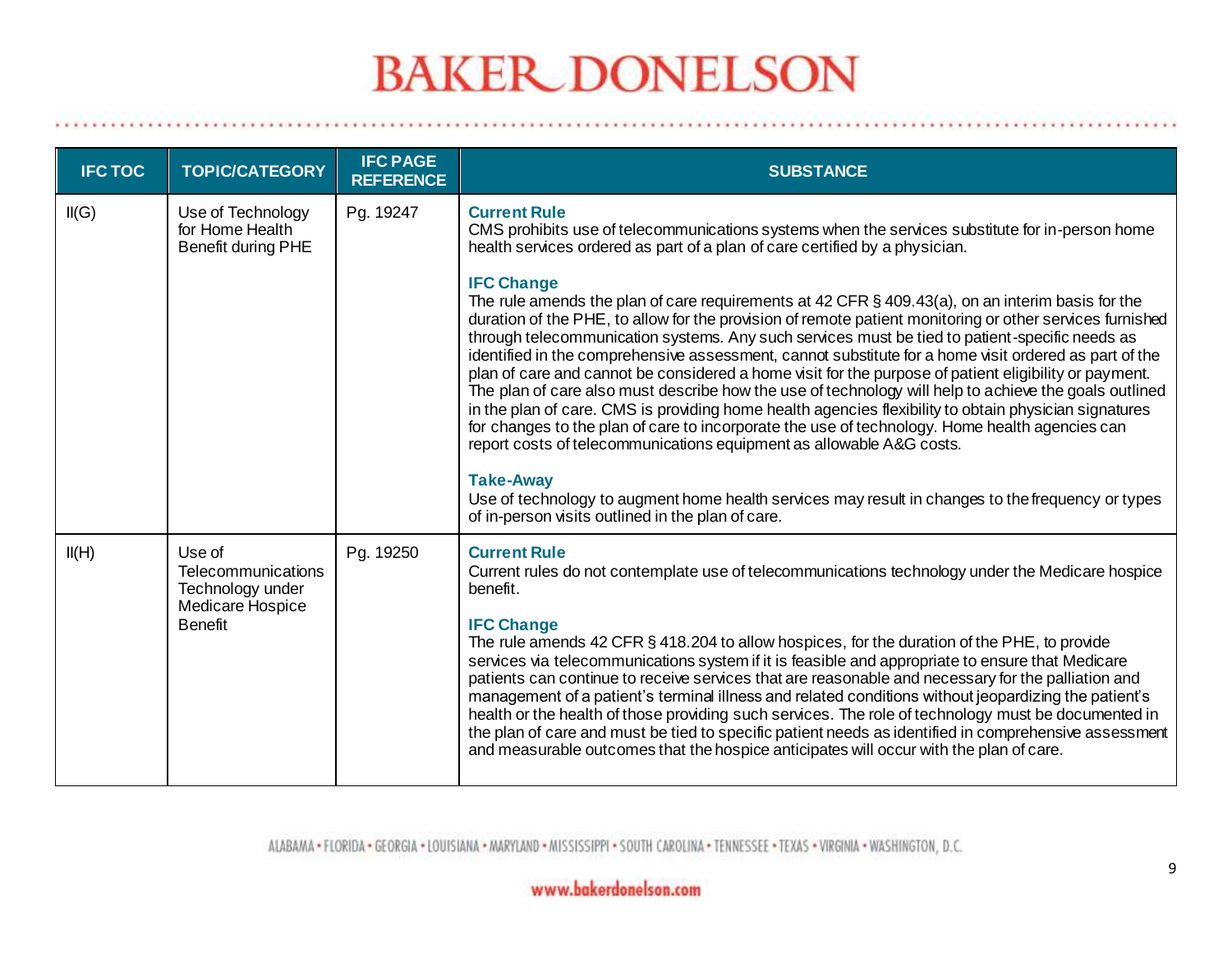| <b>IFC TOC</b> | <b>TOPIC/CATEGORY</b>                                           | <b>IFC PAGE</b><br><b>REFERENCE</b> | <b>SUBSTANCE</b>                                                                                                                                                                                                                                                                                                                                                                                                                                                                                                                                                                                                                                                                                                                                                                                           |
|----------------|-----------------------------------------------------------------|-------------------------------------|------------------------------------------------------------------------------------------------------------------------------------------------------------------------------------------------------------------------------------------------------------------------------------------------------------------------------------------------------------------------------------------------------------------------------------------------------------------------------------------------------------------------------------------------------------------------------------------------------------------------------------------------------------------------------------------------------------------------------------------------------------------------------------------------------------|
|                |                                                                 |                                     | This change will not result in additional payment beyond the per diem amount under the hospice<br>benefit and only in-person visits should be reported on the claim form. Hospices will, however, be<br>allowed to report the costs of telecommunications technology under routine home care level of care<br>during the PHE as "other patient care services" using Worksheet A.                                                                                                                                                                                                                                                                                                                                                                                                                           |
|                |                                                                 |                                     | <b>Take-Away</b><br>CMS is seeking to improve access to and use of technologies, such as telemedicine and remote<br>patient monitoring, that will enable flexibility for patients to receive necessary services without<br>endangering their health or the health of those individuals providing the services.                                                                                                                                                                                                                                                                                                                                                                                                                                                                                             |
| II(I)          | Telehealth and<br>Medicare Hospice<br>Face-to-Face<br>Encounter | Pg. 19251                           | <b>Current Rule</b><br>Under 42 CFR § 418.22(a)(4), a hospice physician or hospice nurse practitioner must have a face-to-<br>face encounter with each Medicare hospice patient whose total stay across all hospices is anticipated<br>to reach the third benefit period. The face-to-face encounter must occur prior to, but no more than 30<br>calendar days prior to, the third benefit period recertification, and every benefit period recertification<br>thereafter, to gather clinical findings to determine continued eligibility for hospice care.                                                                                                                                                                                                                                                |
|                |                                                                 |                                     | <b>IFC Change</b><br>The rule amends 42 CFR $\S$ 418.22(a)(4) in order to permit, on an interim basis, the use of<br>telecommunications technology by the hospice physician or hospice nurse practitioner for the face-to-<br>face visit when such visit is solely for the purpose of recertifying a patent for hospice during the PHE.<br>The telecommunications technology equipment must include, at a minimum, audio and video<br>equipment permitting two-way, real-time interactive communication between the patient (from home,<br>or any other site permissible for receiving services under the hospice benefit) and distant site hospice<br>physician or hospice nurse practitioner. Use of telecommunication equipment is not separately<br>billable but considered an administrative expense. |
|                |                                                                 |                                     | <b>Take-Away</b><br>Allowing the non-billable administrative requirement of obtaining a recertification to be done through<br>the use of real-time audio-video technologies helps to reduce the risk of exposure for patients and<br>practitioners.                                                                                                                                                                                                                                                                                                                                                                                                                                                                                                                                                        |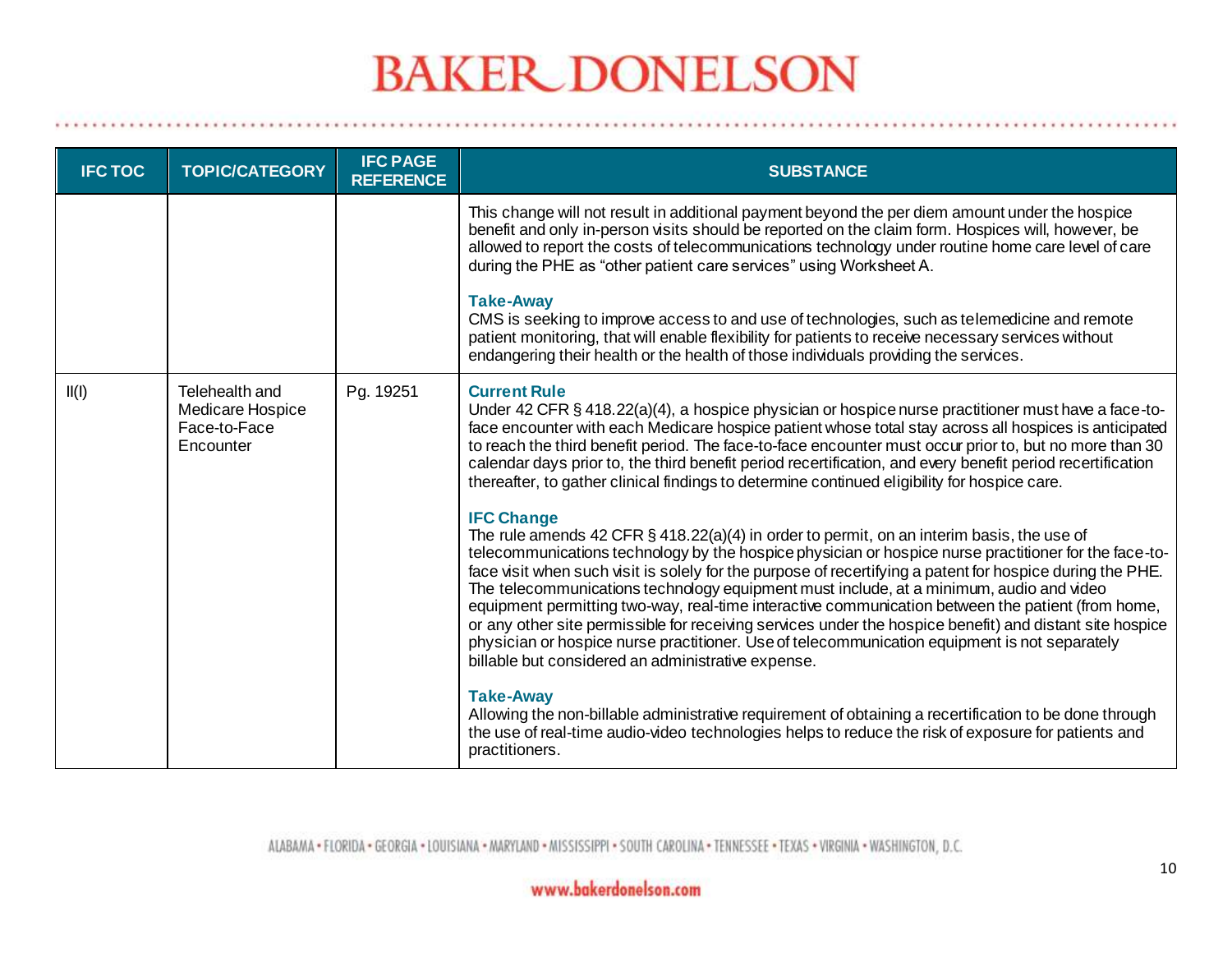| <b>IFC TOC</b> | <b>TOPIC/CATEGORY</b>                                                                                                                         | <b>IFC PAGE</b><br><b>REFERENCE</b> | <b>SUBSTANCE</b>                                                                                                                                                                                                                                                                                                                                                                                                                                                                                                                                                                                                                                                                                                                                                                                                                                                                                                                                                                                                                                                                                                                                                                                                                                                     |
|----------------|-----------------------------------------------------------------------------------------------------------------------------------------------|-------------------------------------|----------------------------------------------------------------------------------------------------------------------------------------------------------------------------------------------------------------------------------------------------------------------------------------------------------------------------------------------------------------------------------------------------------------------------------------------------------------------------------------------------------------------------------------------------------------------------------------------------------------------------------------------------------------------------------------------------------------------------------------------------------------------------------------------------------------------------------------------------------------------------------------------------------------------------------------------------------------------------------------------------------------------------------------------------------------------------------------------------------------------------------------------------------------------------------------------------------------------------------------------------------------------|
| II(J)          | Modification to<br><b>Inpatient Rehab</b><br>Facility Face-to-Face<br>Requirement during<br>COVID-19                                          | Pg. 19252                           | <b>Current Rule</b><br>Under 42 CFR § 412.622(a)(3)(iv), there must be a reasonable expectation at the time of patient<br>admission to an inpatient rehabilitation facility that the patient requires physician supervision by a<br>rehabilitation physician, defined as a licensed physician with specialized training and experience in<br>inpatient rehabilitation. Under 42 CFR § 412.29(e), the rehabilitation physician must provide at least<br>three face-to-face visits per week to assess the patient both medically and functionally, and to modify<br>the course of treatment as needed to maximize the patient's capacity to benefit from rehabilitation<br>services.<br><b>IFC Change</b><br>The rule amends 42 CFR $\S$ 412.622(a)(3)(iv) and $\S$ 412.29(e) to allow the face-to-face visits required<br>by those rules to be provided by the rehabilitation physician during the PHE through the use of<br>telehealth services.<br><b>Take-Away</b><br>Allowing the use of telehealth for the physician supervision requirements will enable the provision of<br>medically necessary services without jeopardizing the patient's health or the health of those who are<br>providing those services, while minimizing overall risk to public health. |
| II(K)          | Removal of IRF Post-<br><b>Admission Physician</b><br>Evaluation<br>Requirement for the<br><b>PHE</b> and Clarification<br>of the 3-hour Rule | Pg. 19252                           | <b>Current Rule</b><br>Under 42 CFR $\S$ 412.622(a)(4)(ii), CMS requires that a patient's medical record at the inpatient<br>rehabilitation facility must contain a post-admission physician evaluation that:<br>Is completed by rehab physician within 24 hours of patient's admission to IRF;<br>Documents the patient's status on admission to IRF, including a comparison with information<br>$\bullet$<br>noted in pre-admission screening documentation, and serves as basis for development of<br>overall individualized plan of care; and<br>Is retained in the patient's medical record at the IRF.<br>Coverage rules also require that a beneficiary must be able to participate actively in and benefit from<br>intensive rehab therapy program on admission to IRF. The industry standard is that an intensive<br>rehab therapy program generally consists of at least three hours of therapy (PT, ST, OT, or<br>prosthetics/orthotics therapy) per day at least five days per week.                                                                                                                                                                                                                                                                     |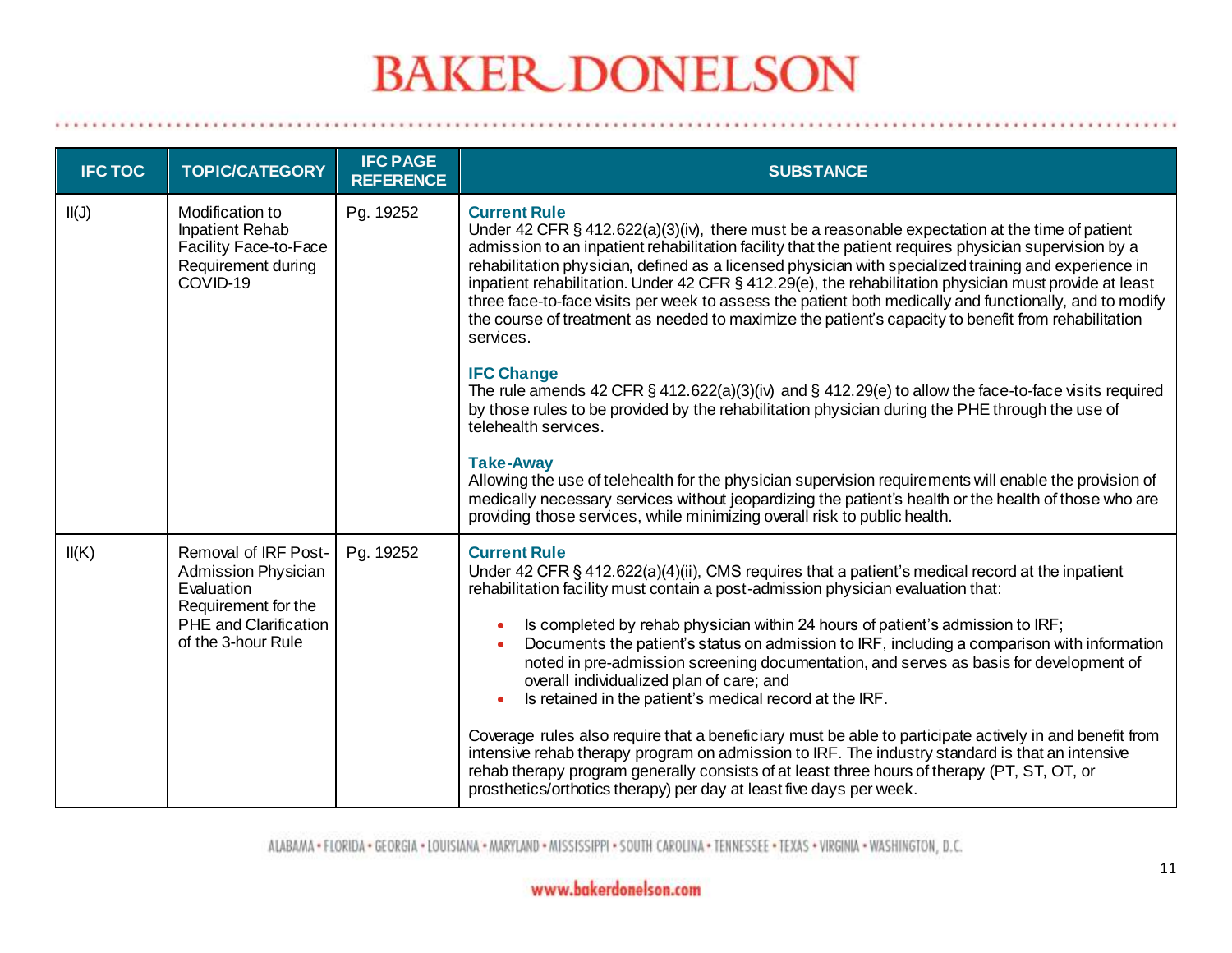| <b>IFC TOC</b> | <b>TOPIC/CATEGORY</b>                                                                          | <b>IFC PAGE</b><br><b>REFERENCE</b> | <b>SUBSTANCE</b>                                                                                                                                                                                                                                                                                                                                                                                                                                                                                                                                                                                                                                                                                                                                                                                                                                                                                                                                                                                                                                          |
|----------------|------------------------------------------------------------------------------------------------|-------------------------------------|-----------------------------------------------------------------------------------------------------------------------------------------------------------------------------------------------------------------------------------------------------------------------------------------------------------------------------------------------------------------------------------------------------------------------------------------------------------------------------------------------------------------------------------------------------------------------------------------------------------------------------------------------------------------------------------------------------------------------------------------------------------------------------------------------------------------------------------------------------------------------------------------------------------------------------------------------------------------------------------------------------------------------------------------------------------|
|                |                                                                                                |                                     | <b>IFC Change</b><br>The rule amends 42 CFR $\S$ 412.622(a)(4)(ii) by providing that the post-admission physician<br>evaluation is not required during the PHE. CMS is not removing the three-hour standard but advises<br>that where an IRF's intensive rehab therapy program is impacted by the PHE (e.g., due to staffing<br>disruptions, infection, etc.) the IRF should not feel obligated to meet the industry standard but instead<br>should document the reason for not meeting the standard in the medical records.<br><b>Take-Away</b><br>The strict documentation and coverage requirements applicable to IRFs would be a disincentive to<br>have IRFs accept patients who might not qualify for coverage. The relaxation of these coverage rules<br>is intended to facilitate the transfer of patients to IRFs.                                                                                                                                                                                                                               |
| II(L)          | <b>Expansion of Virtual</b><br>Communication<br><b>Services Furnished</b><br>by RHCs and FQHCs | Pg. 19253                           | <b>Current Rule</b><br>Current rules permit RHCs/FQHCs to be paid separately (on the RHC/FQHC claim) for virtual<br>communication services under code G0071 and waives the face-to-face requirement for those<br>services. Virtual communication services are covered for established patients who have had a billable<br>RHC/FQHC visit within the prior year so long as the medical discussion or remote evaluation is for a<br>condition not related to the RHC/FQHC visit provided in prior seven days and does not lead to an<br>RHC/FQHC visit within next 24 hours or soonest available appointment.<br><b>IFC Change</b><br>The rule expands the types of services that can be billed as virtual communication services under<br>G0071 and will update the payment rate to reflect addition of those services. The additional services<br>that can be billed under G0071 include e-visit services (traditionally billed under 99421 - 99423).<br>Payment will be the average of the Medicare Physician Fee Schedule national non-facility payment |
|                |                                                                                                |                                     | for G2012, G2010, 99421, 99422, and 99423. The face-to-face requirement is waived. The rule<br>allows RHCs/FQHCs to provide virtual communication services to new patients and established<br>patients and consent can be obtained at the time of the service and must be obtained prior to billing<br>by staff under general supervision of RHC/FQHC practitioner.<br><b>Take-Away</b><br>This change will permit RHCs/FQHCs to provide a greater array of virtual services under code<br>G0071, but it does not mean that RHCs/FQHCs may furnish telehealth services.                                                                                                                                                                                                                                                                                                                                                                                                                                                                                   |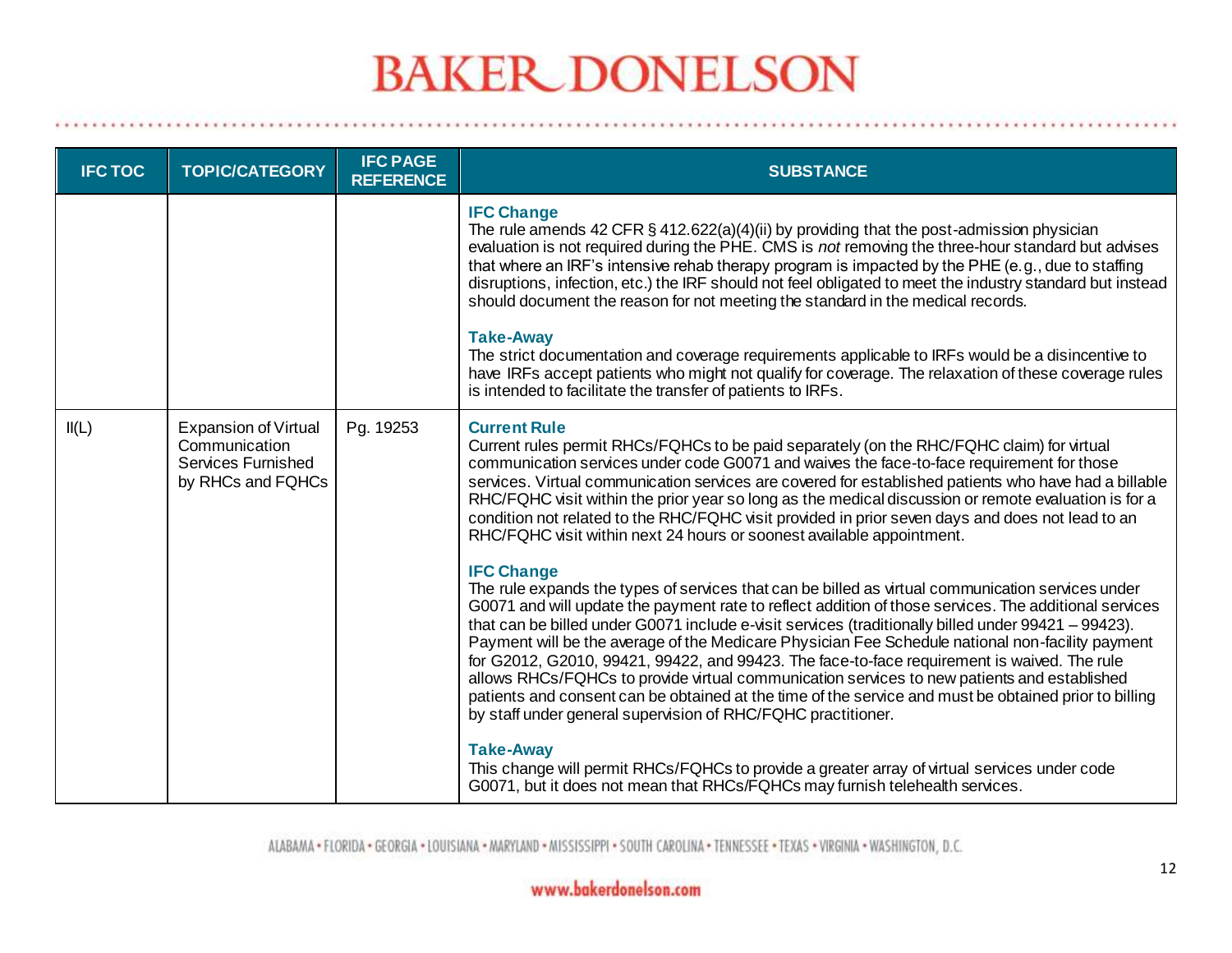| <b>IFC TOC</b> | <b>TOPIC/CATEGORY</b>                                                                                                                                            | <b>IFC PAGE</b><br><b>REFERENCE</b> | <b>SUBSTANCE</b>                                                                                                                                                                                                                                                                                                                                                                                                                                                                                                                                                                                                                                                                                                                                                                                                                                                                                                                                                                                                                                                                                                                                                                                                                                                                                                                                                                                                                                                                                                                                                                       |
|----------------|------------------------------------------------------------------------------------------------------------------------------------------------------------------|-------------------------------------|----------------------------------------------------------------------------------------------------------------------------------------------------------------------------------------------------------------------------------------------------------------------------------------------------------------------------------------------------------------------------------------------------------------------------------------------------------------------------------------------------------------------------------------------------------------------------------------------------------------------------------------------------------------------------------------------------------------------------------------------------------------------------------------------------------------------------------------------------------------------------------------------------------------------------------------------------------------------------------------------------------------------------------------------------------------------------------------------------------------------------------------------------------------------------------------------------------------------------------------------------------------------------------------------------------------------------------------------------------------------------------------------------------------------------------------------------------------------------------------------------------------------------------------------------------------------------------------|
| II(L)          | RHC/FQHC: HHA<br>Shortage Area<br>Requirements for<br><b>Furnishing Visiting</b><br><b>Nursing Services</b>                                                      | Pg. 19254                           | <b>Current Law</b><br>Visiting nurse services are covered if the RHC/FQHC is located in an area in which the Secretary has<br>determined that there is a shortage of home health agencies. 42 CFR § 405.2417 provides additional<br>requirements for an area to be determined to have a shortage of home health agencies.<br><b>IFC Changes</b><br>The rule amends 42 CFR § 405.2416 to provide that during the PHE, any area typically served by the<br>RHC and any area that is included in an FQHC service area plan is determined to have a shortage of<br>HHS. No request for determination will be required.                                                                                                                                                                                                                                                                                                                                                                                                                                                                                                                                                                                                                                                                                                                                                                                                                                                                                                                                                                     |
| II(M)          | <b>Medicare Clinical</b><br>Laboratory Fee<br>Schedule; Payment<br>for Specimen<br>Collection for COVID-<br>19 Testing<br>New "Homebound"<br>Definition for Labs | Pg. 19256                           | <b>Current Rule</b><br>The Social Security Act provides for payment of a fee to cover the transportation and personnel<br>expenses for trained personnel to travel to the location of an individual to collect the lab sample,<br>except that such a fee may be provided only with respect to an individual who is homebound or an<br>inpatient in an inpatient facility (other than a hospital).<br><b>IFC Change</b><br>CMS will now provide additional payment during the PHE in the form of a specimen collection fee for<br>an individual in an SNF or by a laboratory on behalf of an HHA for COVID-19 testing and will provide<br>a travel allowance for a laboratory technician to collect a specimen for COVID-19 testing from a<br>non-hospital inpatients or homebound patients. Travel expenses can be tracked electronically.<br>Specimen collection fee will be \$23.46 for homebound and non-hospital inpatients [G2023].<br>Specimen collection fee will be \$25.46 for individuals in an SNF or individuals whose samples will be<br>collected by lab on behalf of HHA [G2024].<br>Homebound status for purposes of the PHE would apply for those patients: (1) where a physician has<br>determined that it is medically contraindicated for a beneficiary to leave the home due to a confirmed<br>or suspected diagnosis of COVID-19; or (2) where a physician has determined that it is medically<br>contraindicated for a beneficiary to leave the home because the patient has a condition that may<br>make the patient more susceptible to contracting COVID-19. |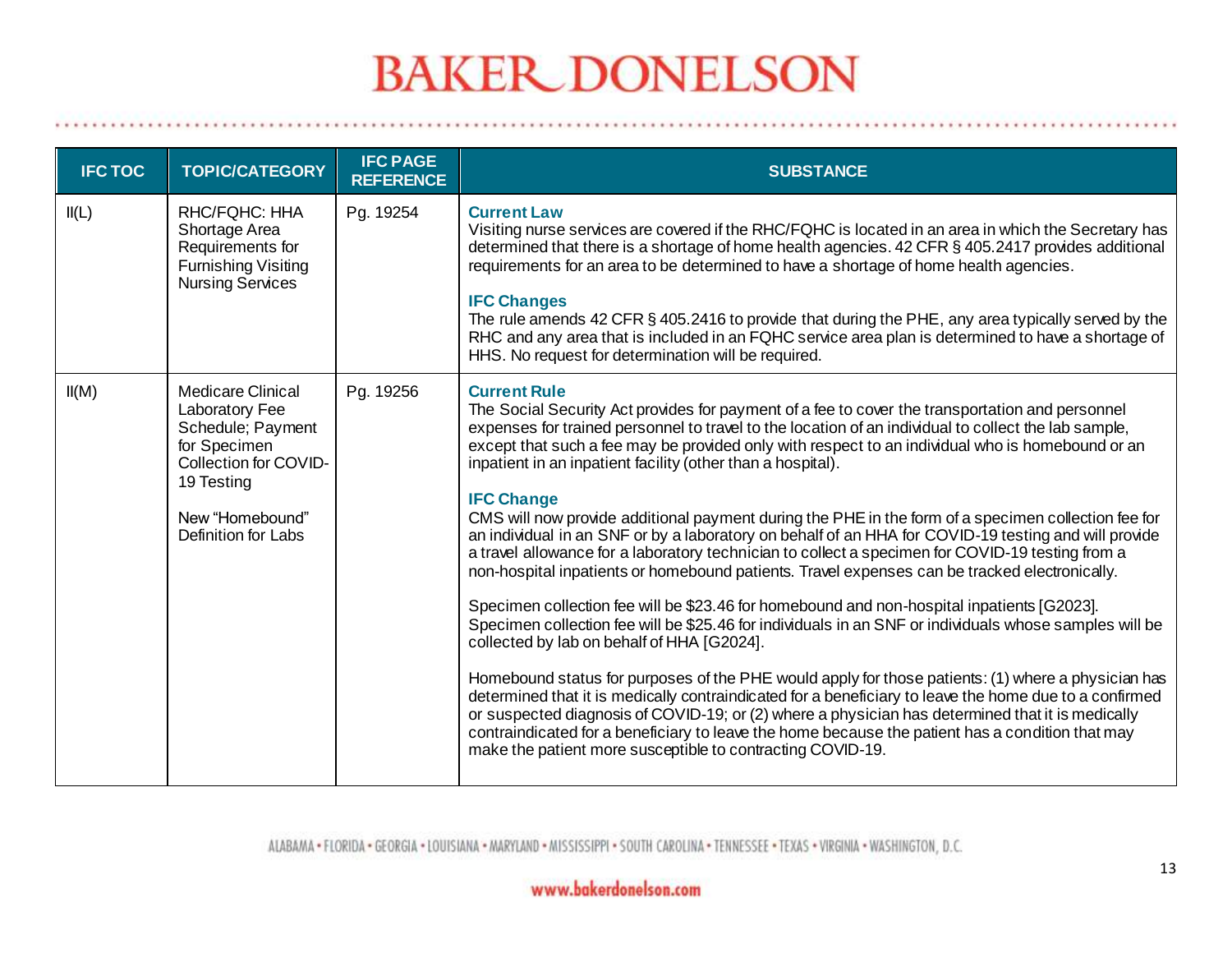| <b>IFC TOC</b> | <b>TOPIC/CATEGORY</b>                                                              | <b>IFC PAGE</b><br><b>REFERENCE</b> | <b>SUBSTANCE</b>                                                                                                                                                                                                                                                                                                                                                                                                                                                                                             |
|----------------|------------------------------------------------------------------------------------|-------------------------------------|--------------------------------------------------------------------------------------------------------------------------------------------------------------------------------------------------------------------------------------------------------------------------------------------------------------------------------------------------------------------------------------------------------------------------------------------------------------------------------------------------------------|
|                |                                                                                    |                                     | A patient who is exercising "self-quarantine" for his or her own safety, would not be considered<br>"homebound" unless it is also medically contraindicated for the patient to leave the home.<br>Determinations of whether the patient is homebound must be based on an assessment of each<br>beneficiary's individual condition.                                                                                                                                                                           |
|                |                                                                                    |                                     | <b>Take-Away</b><br>By providing a specimen collection fee for COVID-19 testing during the PHE, CMS will provide<br>independent laboratories with additional resources to provide this testing and at the same time help<br>with efforts to limit patients' exposure to the general population.                                                                                                                                                                                                              |
| II(N)          | Requirements for<br><b>Opioid Treatment</b><br>Programs                            | Pg. 19258                           | <b>Current Rule</b><br>42 CFR § 410.67(b)(3) and (4) require the use of two-way interactive audio/video communication<br>technology for substance use counseling and for individual and group therapy sessions.                                                                                                                                                                                                                                                                                              |
|                |                                                                                    |                                     | <b>IFC Change</b><br>The rule amends 42 CFR $\S$ 410.67(b)(3) and (4) to allow therapy and counseling portions of weekly<br>bundles, as well as add-on codes for additional counseling or therapy, to be furnished using audio-<br>only telephone calls rather than via two-way interactive audio-video communication technology during<br>PHE if beneficiary does not have access to two-way audio-video communication technology, provided<br>all other requirements are met.                              |
|                |                                                                                    |                                     | <b>Take-Away</b><br>The change will help to support the ongoing provision of these therapy services during the PHE.                                                                                                                                                                                                                                                                                                                                                                                          |
| II(O)          | <b>Teaching Physicians</b><br>and Moonlighting<br>Regulations during<br><b>PHE</b> | Pg. 19258                           | <b>Current Rule</b><br>With some exceptions, under 42 CFR § 415.172, if a resident participates in a service furnished in a<br>teaching setting, PFS payment is made only if the teaching physician is present during the key<br>portion of any service or procedure for which payment is sought. For office/outpatient E/M services<br>provided in the outpatient department of a hospital or another ambulatory care entity (that is, primary<br>care centers) the physical presence requirements are met: |
|                |                                                                                    |                                     | For the interpretation of diagnostic tests, PFS payment is made if the interpretation is<br>performed or reviewed by a physician other than a resident.                                                                                                                                                                                                                                                                                                                                                      |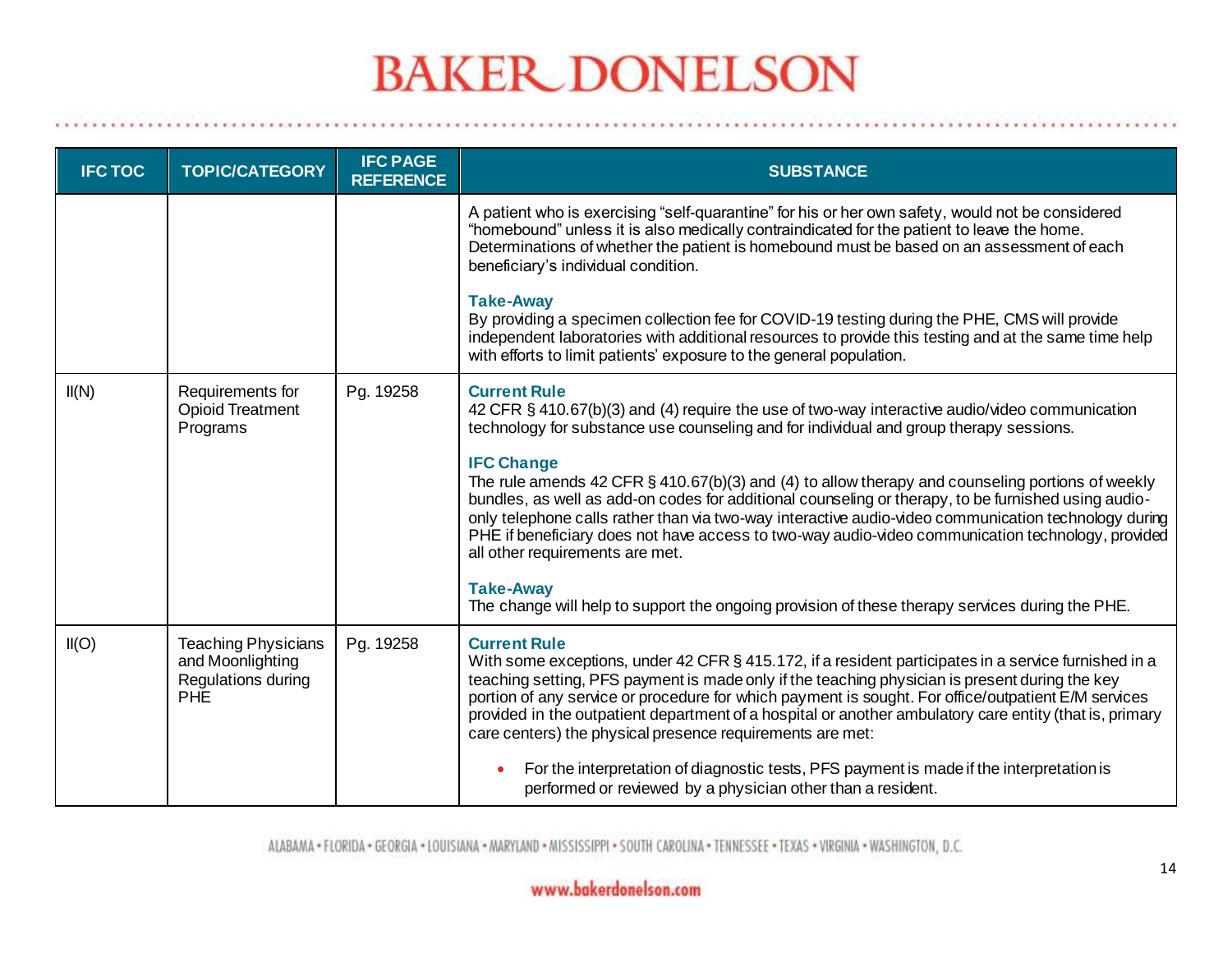| <b>IFC TOC</b> | <b>TOPIC/CATEGORY</b> | <b>IFC PAGE</b><br><b>REFERENCE</b> | <b>SUBSTANCE</b>                                                                                                                                                                                                                                                                                                                                                                                                                                                                                                                                                       |
|----------------|-----------------------|-------------------------------------|------------------------------------------------------------------------------------------------------------------------------------------------------------------------------------------------------------------------------------------------------------------------------------------------------------------------------------------------------------------------------------------------------------------------------------------------------------------------------------------------------------------------------------------------------------------------|
|                |                       |                                     | For psychiatric services, supervision may be met by observation of the service by use of a<br>$\bullet$<br>one-way mirror, video equipment, or similar device.                                                                                                                                                                                                                                                                                                                                                                                                         |
|                |                       |                                     | <b>IFC Change</b><br>For the PHE, real-time, audio and video telecommunications technology will enable supervising<br>physicians to furnish assistance and direction without requiring the teaching physician's physical<br>presence for the key portion of the service. Included in this rule are:                                                                                                                                                                                                                                                                    |
|                |                       |                                     | All levels of an office/outpatient E/M service provided under direct supervision of the teaching<br>$\bullet$<br>physician by interactive telecommunications technology. For 42 CFR § 415.180, for the<br>duration of the PHE for the COVID-19 pandemic.<br>The interpretation of diagnostic radiology and other diagnostic tests when the interpretation is<br>performed by a resident under direct supervision of the teaching physician by interactive<br>telecommunications technology. The teaching physician must still review the resident's<br>interpretation. |
|                |                       |                                     | The requirement for the presence of the teaching physician during the psychiatric service in which a<br>resident is involved may be met by the teaching physician's direct supervision by interactive<br>telecommunications technology.                                                                                                                                                                                                                                                                                                                                |
|                |                       |                                     | For the PHE, pandemic exceptions previously described will not apply in the case of surgical, high<br>risk, interventional, or other complex procedures, services performed through an endoscope and<br>anesthesia services.                                                                                                                                                                                                                                                                                                                                           |
|                |                       |                                     | <b>Take-Away</b><br>CMS is seeking to increase the availability of medical personnel.                                                                                                                                                                                                                                                                                                                                                                                                                                                                                  |
|                |                       |                                     | <b>Comments Solicited</b><br>CMS seeks comment on whether other procedures should also be exempt from this policy given the<br>complex nature or potential danger to the patient.                                                                                                                                                                                                                                                                                                                                                                                      |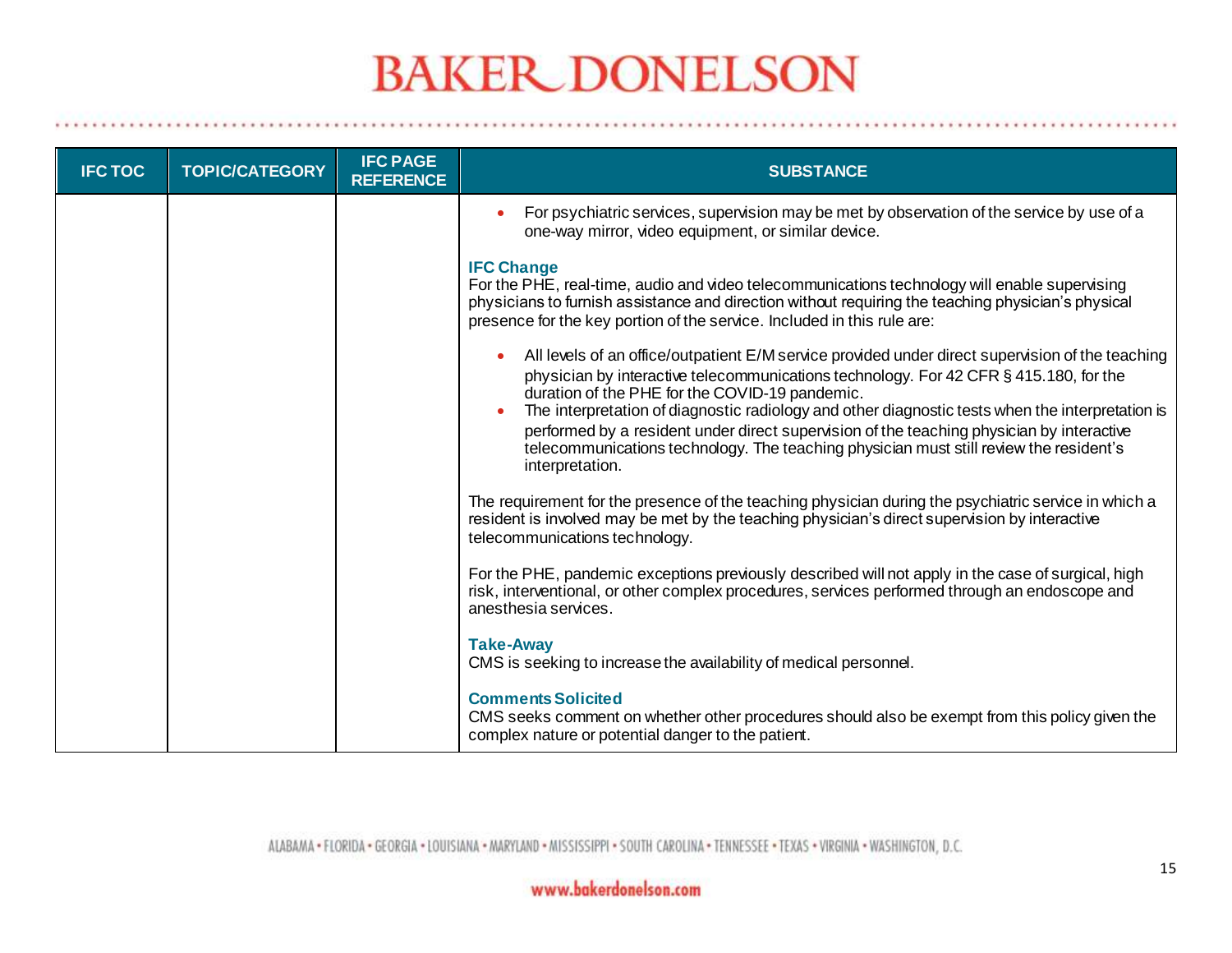| <b>IFC TOC</b> | <b>TOPIC/CATEGORY</b>                                                                                    | <b>IFC PAGE</b><br><b>REFERENCE</b> | <b>SUBSTANCE</b>                                                                                                                                                                                                                                                                                                                                                                                                                                                                                                                                                                                                                                                                                                                                                                                                                                                                                                                                                                                                                                                                                                                                                                        |
|----------------|----------------------------------------------------------------------------------------------------------|-------------------------------------|-----------------------------------------------------------------------------------------------------------------------------------------------------------------------------------------------------------------------------------------------------------------------------------------------------------------------------------------------------------------------------------------------------------------------------------------------------------------------------------------------------------------------------------------------------------------------------------------------------------------------------------------------------------------------------------------------------------------------------------------------------------------------------------------------------------------------------------------------------------------------------------------------------------------------------------------------------------------------------------------------------------------------------------------------------------------------------------------------------------------------------------------------------------------------------------------|
| II(O)          | Application of<br>Expansion of<br><b>Telehealth Services</b><br>to Teaching<br><b>Physician Services</b> | Pg. 19260                           | <b>Current Rule</b><br>The general rule under 42 CFR § 415.172 is that if a resident participates in a service furnished in a<br>teaching setting, the PFS payment is made only if a teaching physician is present during the key<br>portion of any service or procedure for which payment is sought.<br><b>IFC Change</b><br>The rule amends 42 CFR § 415.172(a) to provide that during a PHE, Medicare may make payment<br>under PFS if a resident participates in a service furnished in a teaching setting, provided a teaching<br>physician is present during the key portion of the service using interactive telecommunications<br>technology for any service or procedure for which payment is sought. CMS is also permitting payment<br>under the PFS for teaching physicians' services when the resident is furnishing such services while in<br>quarantine under direct supervision of the teaching physician by interactive telecommunications<br>technology.<br><b>Take-Away</b><br>CMS is seeking to increase the capacity of teaching settings to respond to the pandemic by<br>permitting the supervision of a teaching physician to be provided through virtual means. |
| II(O)          | Moonlighting<br>Regulation                                                                               | Pg. 19260                           | <b>Current Rule</b><br>A licensed resident physician is considered to be "moonlighting" when furnishing physicians' services<br>to outpatients outside the scope of an approved graduate medical education (GME) program but, the<br>services of residents in hospitals in which the residents have their approved GME program are not<br>considered separately billable as physicians' services. When a resident furnishes services that are<br>not related to their approved GME programs in an outpatient department or emergency department of<br>a hospital in which they have their training program, those services can be billed separately as<br>physicians' services and payable under the PFS.<br><b>IFC Change</b><br>42 CFR § 415.208 will now state that the services of residents that are not related to their approved<br>GME programs and are performed in the inpatient setting of a hospital in which they have their<br>training program are separately billable physicians' services for which payment can be made under<br>the PFS. The service must be identifiable physicians' services and the resident must be fully licensed                                |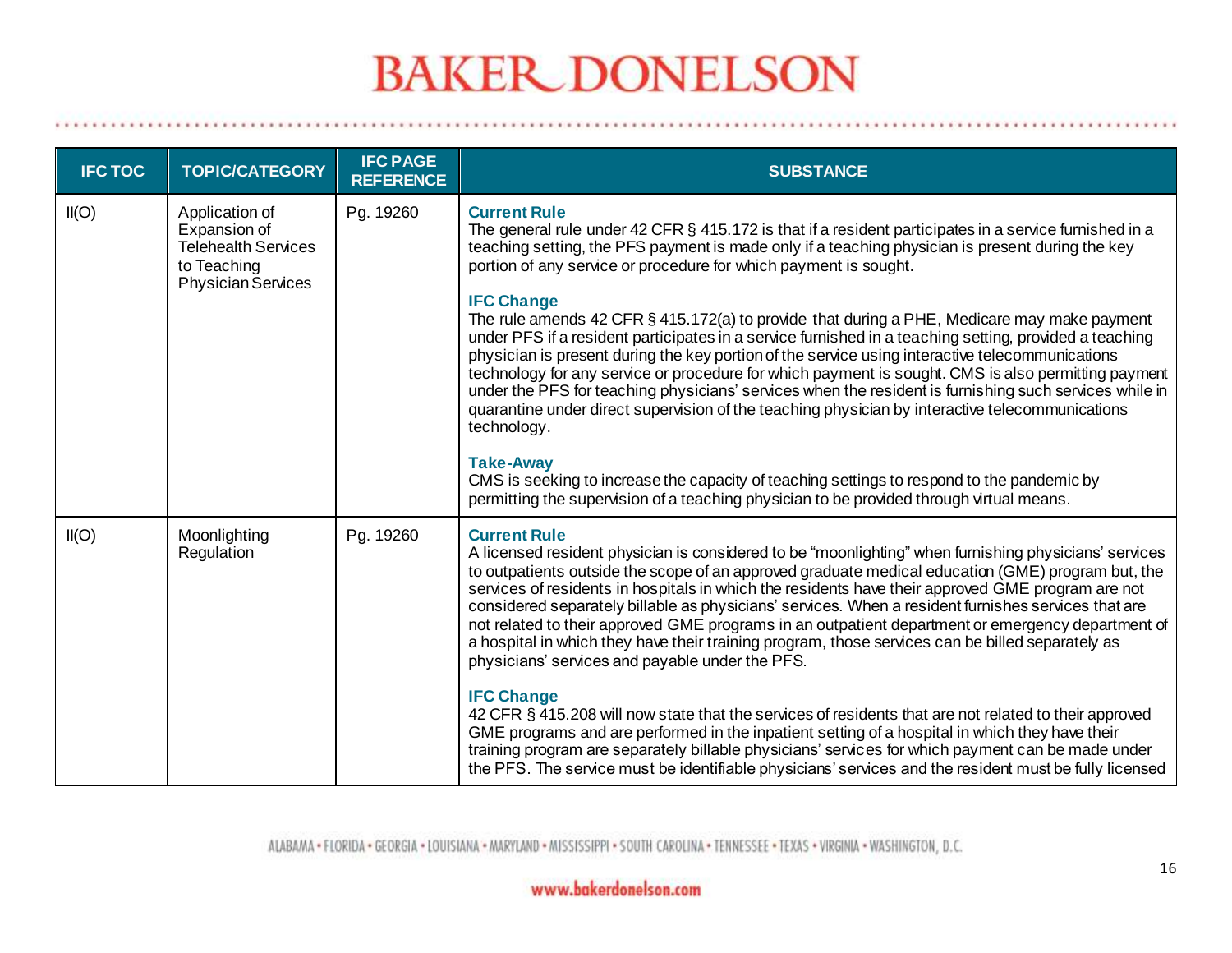. . . . . . .

| <b>IFC TOC</b> | <b>TOPIC/CATEGORY</b>                                                                         | <b>IFC PAGE</b><br><b>REFERENCE</b> | <b>SUBSTANCE</b>                                                                                                                                                                                                                                                                                                                                                                                                                                                                                                                                                                         |
|----------------|-----------------------------------------------------------------------------------------------|-------------------------------------|------------------------------------------------------------------------------------------------------------------------------------------------------------------------------------------------------------------------------------------------------------------------------------------------------------------------------------------------------------------------------------------------------------------------------------------------------------------------------------------------------------------------------------------------------------------------------------------|
|                |                                                                                               |                                     | to practice medicine, osteopathy, dentistry or podiatry by the state in which the services are<br>performed.                                                                                                                                                                                                                                                                                                                                                                                                                                                                             |
|                |                                                                                               |                                     | <b>Take-Away</b><br>The current regulation limited the qualified practitioners available to render services that are billable.<br>This will make more physicians available to provide billable services.                                                                                                                                                                                                                                                                                                                                                                                 |
| II(P)          | Requirements for<br><b>Psychiatric Hospitals</b>                                              | Pg. 19261                           | <b>Current Rule</b><br>Except for a few provisions in the CoPs, such as those directly related to 42 CFR § 482.12(c)<br>described here, the remainder of the CoPs apply to all patients, regardless of payment source, and<br>not just Medicare beneficiaries.                                                                                                                                                                                                                                                                                                                           |
|                |                                                                                               |                                     | <b>IFC Change</b><br>This change permits a greater scope of practice for these professionals in the psychiatric hospital<br>context. Advanced Practice Practitioners (APPs), including PAs, NPs, psychologists, and CNSs (as<br>well as other qualified, licensed practitioners) when acting in accordance with state law, their scope of<br>practice and hospital policy, should have the authority to practice more broadly and to the highest<br>level of their education, training and qualifications as allowed under their respective state<br>requirements and laws in this area. |
|                |                                                                                               |                                     | Therefore, CMS will allow the use of NPPs, or APPs, to document progress notes of patients<br>receiving services in psychiatric hospitals, in addition to MDs/DOs as is currently allowed.                                                                                                                                                                                                                                                                                                                                                                                               |
|                |                                                                                               |                                     | <b>Take-Away</b><br>Prior law may have inadvertently exacerbated workforce shortage concerns by restricting a hospital's<br>ability to allow APPs and other NPPs to operate within the scope of practice allowed by state law.                                                                                                                                                                                                                                                                                                                                                           |
| II(Q)          | <b>Innovation Center</b><br>Models: MDPP; CJR;<br><b>Alternative Payment</b><br><b>Models</b> | Pg. 19262                           | <b>Current Rule</b><br>Medicare Diabetes Prevention Program (MDPP)<br>Under the MDPP program, MDPP would be delivered in-person, in a classroom-based setting, within<br>an established timeline. At the time, the priority was placed on establishing a structured service that,<br>when delivered within the confines of the rule, would create the least risk of fraud and abuse,                                                                                                                                                                                                     |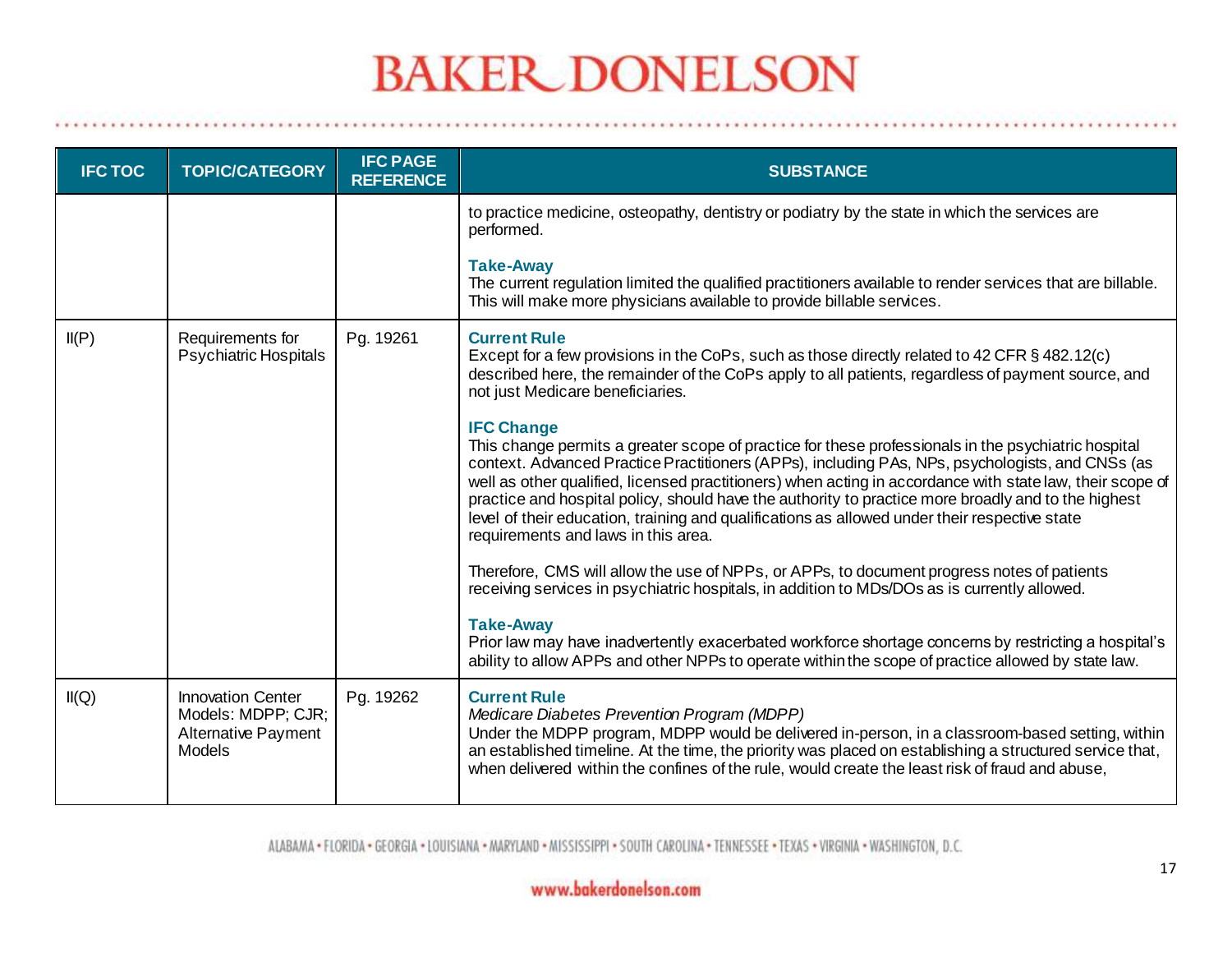| <b>IFC TOC</b> | <b>TOPIC/CATEGORY</b> | <b>IFC PAGE</b><br><b>REFERENCE</b> | <b>SUBSTANCE</b>                                                                                                                                                                                                                                                                                                                                                                                                                                                                                                                                                                                                                                                                                                                                                                                                                                                                                                                                                                                                                                                                                                                                                                          |
|----------------|-----------------------|-------------------------------------|-------------------------------------------------------------------------------------------------------------------------------------------------------------------------------------------------------------------------------------------------------------------------------------------------------------------------------------------------------------------------------------------------------------------------------------------------------------------------------------------------------------------------------------------------------------------------------------------------------------------------------------------------------------------------------------------------------------------------------------------------------------------------------------------------------------------------------------------------------------------------------------------------------------------------------------------------------------------------------------------------------------------------------------------------------------------------------------------------------------------------------------------------------------------------------------------|
|                |                       |                                     | increase the likelihood of success, and maintain the integrity of the data collected for evaluation<br>purposes.                                                                                                                                                                                                                                                                                                                                                                                                                                                                                                                                                                                                                                                                                                                                                                                                                                                                                                                                                                                                                                                                          |
|                |                       |                                     | <b>IFC Change</b><br>The rule will permit certain beneficiaries to obtain the set of MDPP services more than once per<br>lifetime, increase the number of virtual make-up sessions, and allow certain MDPP suppliers to<br>deliver virtual MDPP sessions on a temporary basis. Under these temporary flexibilities, the<br>requirement for in-person attendance at the first core session will remain in effect. As a result, if<br>beneficiaries are prohibited from attending the first core session in person, suppliers will be unable to<br>start any new cohorts with MDPP.                                                                                                                                                                                                                                                                                                                                                                                                                                                                                                                                                                                                         |
|                |                       |                                     | Comprehensive Care for Joint Replacement (CJR): To enable the CJR model to adjust for the effect<br>of COVID-19, CMS is broadening the "extreme and uncontrollable circumstances" policy by applying<br>certain financial safeguards to participant hospitals that have a CCN primary address that is located<br>in an emergency area for episodes that overlap with the emergency period. This change for<br>participant hospitals affected by the COVID-19 pandemic allows participant hospitals to concentrate<br>on patient care and ensures that participant hospitals are not held financially liable for episode costs<br>that escalate due to effects from the COVID-19 pandemic. Specifically, CMS is stating that for a<br>fracture or non-fracture episode with a date of admission to the anchor hospitalization that is on or<br>within 30 days before the date that the emergency period (as defined in section 1135(g) of the Act)<br>begins or that occurs through the termination of the emergency period (as described in section<br>1135(e) of the Act), actual episode payments are capped at the target price determined for that<br>episode under 42 CFR § 510.300. |
|                |                       |                                     | Alternative Payment Models under QPP: We acknowledge that possible changes might be needed to<br>address issues that may arise for APM participants in light of the current emergency. We will consider<br>undertaking additional rulemaking, including possibly another interim final rule, to amend or suspend<br>APM QPP policies as necessary to ensure accurate and appropriate application of Quality Payment<br>Program policies in light of the PHE.                                                                                                                                                                                                                                                                                                                                                                                                                                                                                                                                                                                                                                                                                                                              |
|                |                       |                                     | <b>Take-Away</b><br>The scale of the unexpected circumstances here is causing CMS to make changes to some<br>innovation program policies to cushion the blow to participants.                                                                                                                                                                                                                                                                                                                                                                                                                                                                                                                                                                                                                                                                                                                                                                                                                                                                                                                                                                                                             |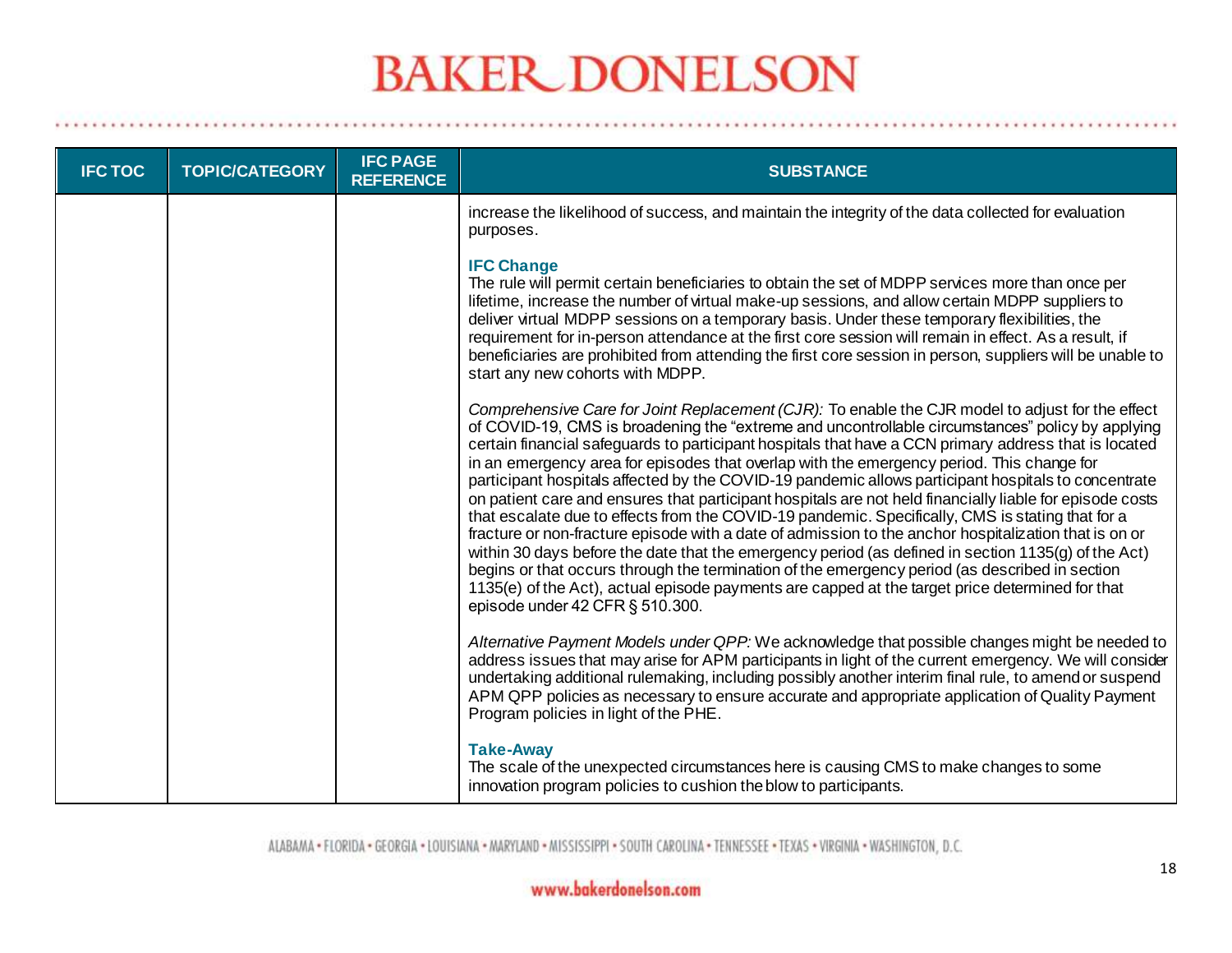| <b>IFC TOC</b> | <b>TOPIC/CATEGORY</b>            | <b>IFC PAGE</b><br><b>REFERENCE</b> | <b>SUBSTANCE</b>                                                                                                                                                                                                                                                                                                                                                                                                                                                                                                                                                                                                                                                                                                                                                                                                                                                                                                                                                                                                                                                                                                                                                                                                                                                                                                                                                                                                                                                                                                                                                                                                                                                                                                                                                                                                                                                                                                                                                                                                                                                                                                                                                                                                                                                                                                                             |
|----------------|----------------------------------|-------------------------------------|----------------------------------------------------------------------------------------------------------------------------------------------------------------------------------------------------------------------------------------------------------------------------------------------------------------------------------------------------------------------------------------------------------------------------------------------------------------------------------------------------------------------------------------------------------------------------------------------------------------------------------------------------------------------------------------------------------------------------------------------------------------------------------------------------------------------------------------------------------------------------------------------------------------------------------------------------------------------------------------------------------------------------------------------------------------------------------------------------------------------------------------------------------------------------------------------------------------------------------------------------------------------------------------------------------------------------------------------------------------------------------------------------------------------------------------------------------------------------------------------------------------------------------------------------------------------------------------------------------------------------------------------------------------------------------------------------------------------------------------------------------------------------------------------------------------------------------------------------------------------------------------------------------------------------------------------------------------------------------------------------------------------------------------------------------------------------------------------------------------------------------------------------------------------------------------------------------------------------------------------------------------------------------------------------------------------------------------------|
| II(R)          | Remote Physiologic<br>Monitoring | Pg. 19264                           | <b>Current Rule</b><br>RPM codes can be used for physiologic monitoring of patients with acute and/or chronic conditions.<br>The typical patient needing RPM services may have a chronic condition (for example, high blood<br>pressure, diabetes, COPD).<br>Remote Physiologic Monitoring (RPM) codes that were approved recently, include:<br>CPT code 99091 (Collection and interpretation of physiologic data transmitted by the patient<br>$\bullet$<br>to the physician or other qualified health care professional, requiring a minimum of 30<br>minutes of time),<br>CPT code 99453 (Remote monitoring of physiologic parameter(s) (e.g., weight, blood<br>pressure, pulse oximetry, respiratory flow rate), initial; set-up and patient education on use of<br>equipment),<br>CPT code 99454 (Remote monitoring of physiologic parameter(s) (e.g., weight, blood<br>pressure, pulse oximetry, respiratory flow rate), initial; device(s) supply with daily recording(s)<br>or programmed alert(s) transmission, each 30 days),<br>CPT code 99457 (Remote physiologic monitoring treatment management services, clinical<br>staff/physician/other qualified health care professional time in a calendar month requiring<br>interactive communication with the patient/caregiver during the month; first 20 minutes), and<br>CPT code 99458 Remote physiologic monitoring treatment management services, clinical<br>staff/physician/other qualified health care professional time in a calendar month requiring<br>interactive communication with the patient/caregiver during the month; each additional 20<br>minutes).<br><b>IFC Change</b><br>Under the rule, RPM services can now be furnished to new patients, as well as to established<br>patients. To enhance beneficiary protection, for both new and established patients, CMS suggests<br>that the physician review consent information with a beneficiary, obtain the beneficiary's verbal<br>consent, and document in the medical record that consent was obtained. However, CMS also<br>believes that acquiring patient consent should not interfere with the provision of RPM services during<br>the PHE. Therefore, consent to receive RPM services can be obtained once annually, including at the<br>time services are furnished, during the duration of the PHE. |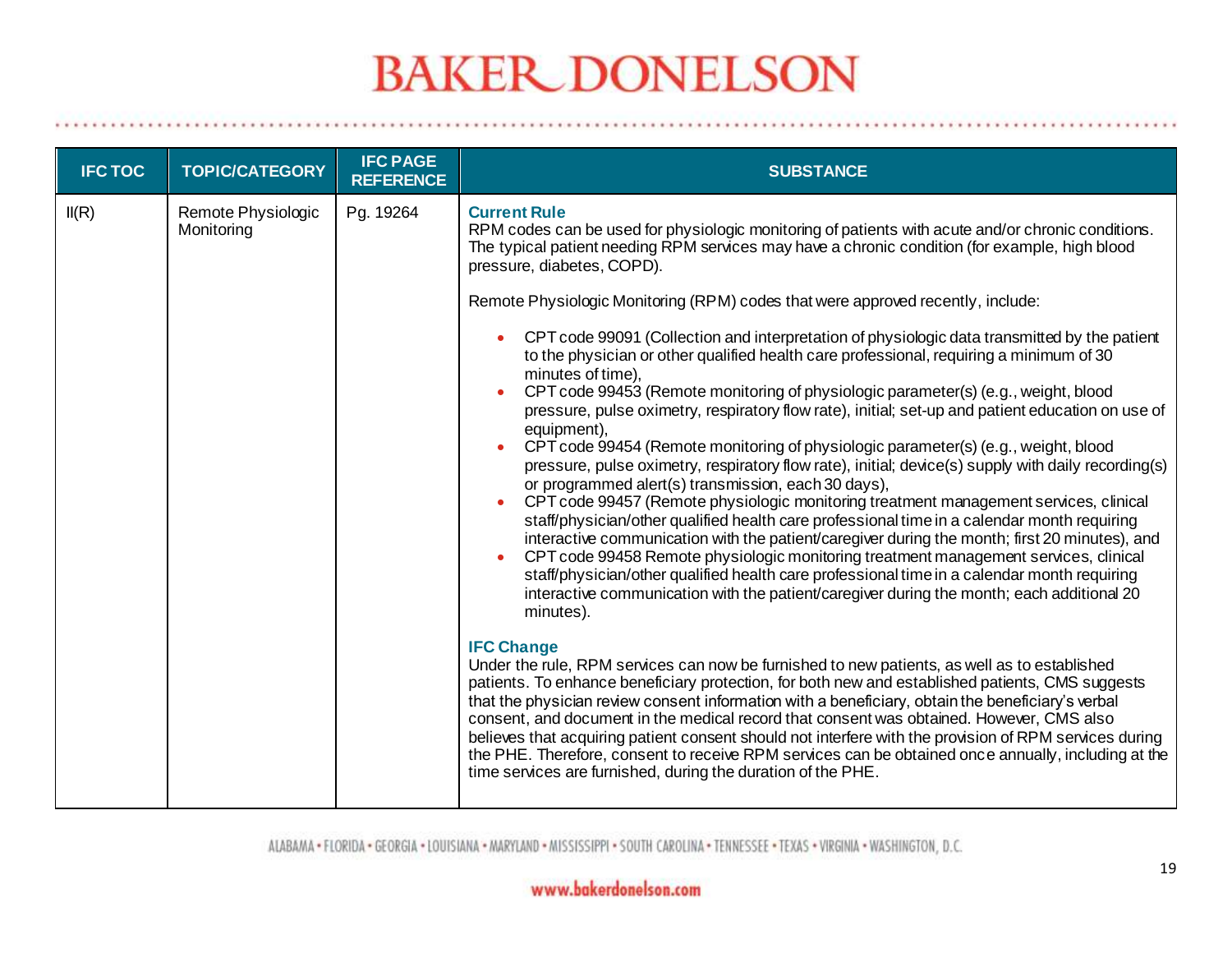| <b>IFC TOC</b> | <b>TOPIC/CATEGORY</b>                                                                                                                                                                                                                | <b>IFC PAGE</b><br><b>REFERENCE</b> | <b>SUBSTANCE</b>                                                                                                                                                                                                                                                                                                                                                                                                                                                                                                                                                                                                                                                                                                                                                                                                                                                                              |
|----------------|--------------------------------------------------------------------------------------------------------------------------------------------------------------------------------------------------------------------------------------|-------------------------------------|-----------------------------------------------------------------------------------------------------------------------------------------------------------------------------------------------------------------------------------------------------------------------------------------------------------------------------------------------------------------------------------------------------------------------------------------------------------------------------------------------------------------------------------------------------------------------------------------------------------------------------------------------------------------------------------------------------------------------------------------------------------------------------------------------------------------------------------------------------------------------------------------------|
|                |                                                                                                                                                                                                                                      |                                     | <b>Take-Away</b><br>CMS is expanding the use of RPM services while seeking to protect patients from surprise bills for<br>copayments on such monitoring.                                                                                                                                                                                                                                                                                                                                                                                                                                                                                                                                                                                                                                                                                                                                      |
| II(S)          | Telephone E&M<br>Services                                                                                                                                                                                                            | Pg. 19264                           | <b>Current Rule</b><br>Telephone E/M services described in CPT codes 98966 - 98968; 99441 - 99443 are considered<br>categorically noncovered (Status Indicator "N").<br><b>IFC Change</b>                                                                                                                                                                                                                                                                                                                                                                                                                                                                                                                                                                                                                                                                                                     |
|                |                                                                                                                                                                                                                                      |                                     | CMS is providing separate payment for these telephone E/M codes during PHE and permitting the<br>services described by these codes to apply to both new and established patients.                                                                                                                                                                                                                                                                                                                                                                                                                                                                                                                                                                                                                                                                                                             |
|                |                                                                                                                                                                                                                                      |                                     | CMS is permitting CPT codes 98966-98968 to be billed by practitioners who do not bill E/M. This<br>means that LCSWs, clinical psychologists, PT, OT, ST may bill for these services. CMS is<br>considering these services to qualify as "sometimes therapy," and therefore, they should be billed by<br>these practitioners with the GO, GP, GN therapy modifier, as appropriate.                                                                                                                                                                                                                                                                                                                                                                                                                                                                                                             |
|                |                                                                                                                                                                                                                                      |                                     | <b>Take-Away</b><br>The addition of these codes as payable means that practitioners, including now those that cannot<br>provide telehealth services (e.g., PT, OT and ST) may provide E/M services via telephone (i.e.,<br>audio-only).                                                                                                                                                                                                                                                                                                                                                                                                                                                                                                                                                                                                                                                       |
| II(T)          | Physician<br><b>Supervision Flexibility</b><br>for Outpatient<br>Hospitals-<br><b>Outpatient Hospital</b><br><b>Therapeutic Services</b><br>Assigned for Non-<br>surgical Extended<br><b>Duration Therapeutic</b><br><b>Services</b> | Pg. 19266                           | <b>Current Rule</b><br>Non-surgical extended duration therapeutic services (NSEDTS) describe services that have a<br>significant monitoring component, that are not surgical, and that typically have a low risk of<br>complications after the assessment at the beginning of the service. The minimum default supervision<br>level of NSEDTS is direct supervision during the initiation of the service, which may be followed by<br>general supervision at the discretion of the supervising physician or the appropriate NPP (42 CFR §<br>410.27(a)(1)(iv)(E)). CMS requires general supervision as the appropriate level of supervision after<br>the initiation of the service because it is challenging for hospitals to ensure direct supervision for<br>services with an extended duration and a significant monitoring component, particularly for CAHs and<br>small rural hospitals. |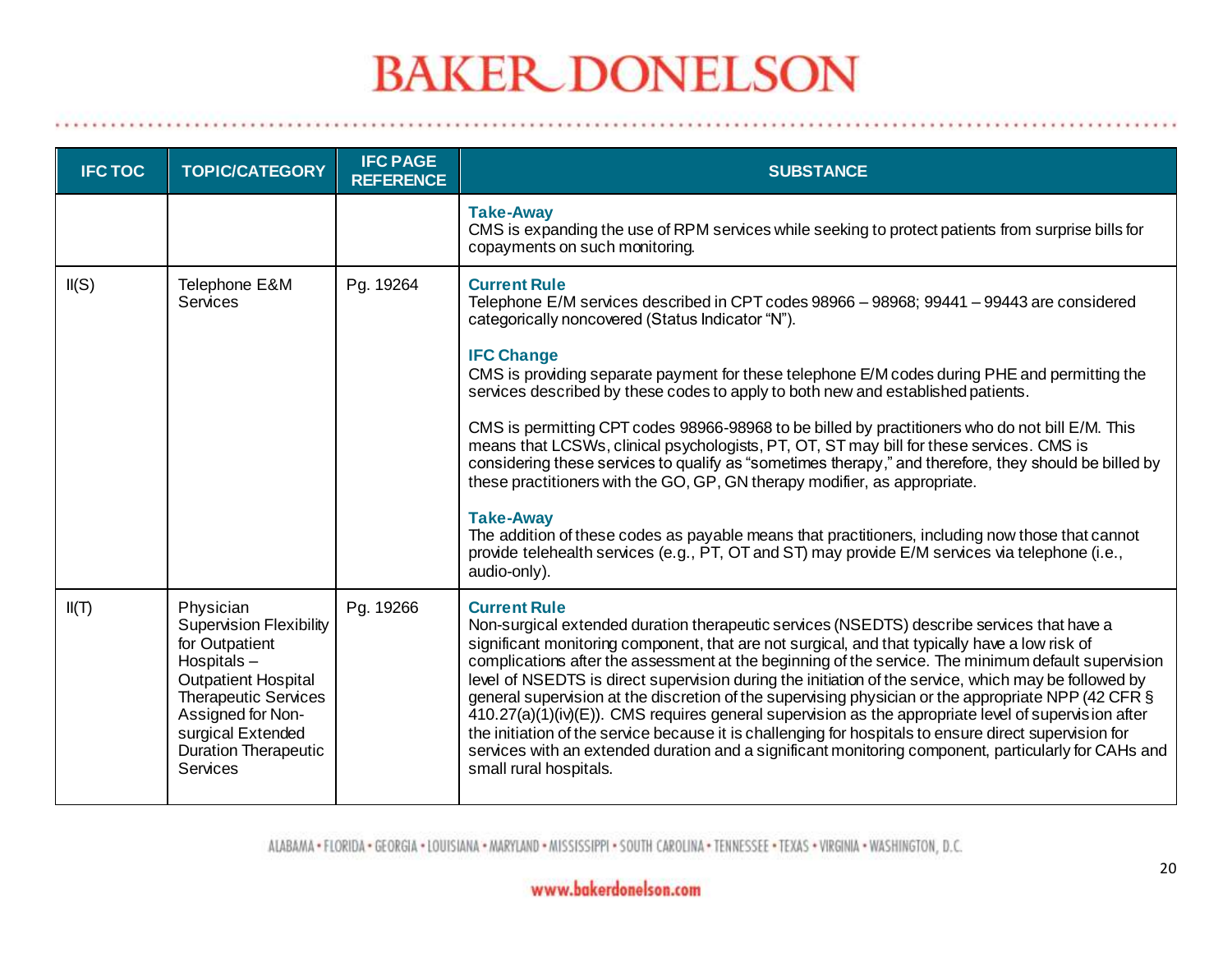| <b>IFC TOC</b> | <b>TOPIC/CATEGORY</b>                                                                                                                  | <b>IFC PAGE</b><br><b>REFERENCE</b> | <b>SUBSTANCE</b>                                                                                                                                                                                                                                                                                                                                                                                                                                                                                                                                                                                                                                                                                                       |
|----------------|----------------------------------------------------------------------------------------------------------------------------------------|-------------------------------------|------------------------------------------------------------------------------------------------------------------------------------------------------------------------------------------------------------------------------------------------------------------------------------------------------------------------------------------------------------------------------------------------------------------------------------------------------------------------------------------------------------------------------------------------------------------------------------------------------------------------------------------------------------------------------------------------------------------------|
|                |                                                                                                                                        |                                     | <b>IFC Change</b><br>CMS is assigning, on an interim basis, all outpatient hospital therapeutic services that fall under 42<br>CFR $\S$ 410.27(a)(1)(iv)(E), a minimum level of general supervision to be consistent with the minimum<br>default level of general supervision that applies for most outpatient hospital therapeutic services.<br>General supervision, as defined in 42 CFR § 410.32(b)(3)(i) to mean that the procedure is furnished<br>under the physician's overall direction and control, but that the physician's presence is not required<br>during the performance of the procedure.<br><b>Take-Away</b>                                                                                         |
|                |                                                                                                                                        |                                     | Changing the minimum default level of supervision to general supervision for NSEDTS during the<br>initiation of the service will give providers additional flexibility they will need to handle the burdens<br>created by the PHE for the COVID-19 pandemic.                                                                                                                                                                                                                                                                                                                                                                                                                                                           |
| II(U)          | Application of NCD<br>and LCD during PHE<br>Face-to-Face<br><b>Respiratory Home</b><br>Coagulation Infusion<br><b>Pump Supervision</b> | Pg. 19266                           | <b>Current Rule</b><br>National Coverage Determinations (NCDs) are determinations by the Secretary with respect to<br>whether or not a particular item or service is covered nationally under Title XVIII. Local Coverage<br>Determinations (LCDs) are determinations by a Medicare Administrative Contractor (MAC) with<br>respect to whether or not a particular item or service is covered under section 1862(a)(1)(A) of the<br>Act in the particular MAC's geographical areas.                                                                                                                                                                                                                                    |
|                |                                                                                                                                        |                                     | NCDs and LCDs contain clinical conditions a patient must meet to qualify for coverage of the item or<br>service. Some NCDs and LCDs may also contain requirements for face-to-face, timely evaluations or<br>re-evaluations for a patient to initially qualify for coverage or to qualify for continuing coverage of the<br>item or service. These requirements are more often present in NCDs and LCDs for durable medical<br>equipment than for other items and services. It should be noted that this change does not confer<br>changes to the clinical indications of coverage for any LCD or NCD unless specifically indicated<br>below. Rather, most of these changes impact documentation of medical necessity. |
|                |                                                                                                                                        |                                     | <b>IFC Changes</b><br>FACE-TO-FACE<br>To the extent an NCD or LCD would otherwise require a face-to-face or in-person encounter for<br>evaluations, assessments, certifications or other implied face-to-face services, those requirements<br>would not apply during the PHE.                                                                                                                                                                                                                                                                                                                                                                                                                                          |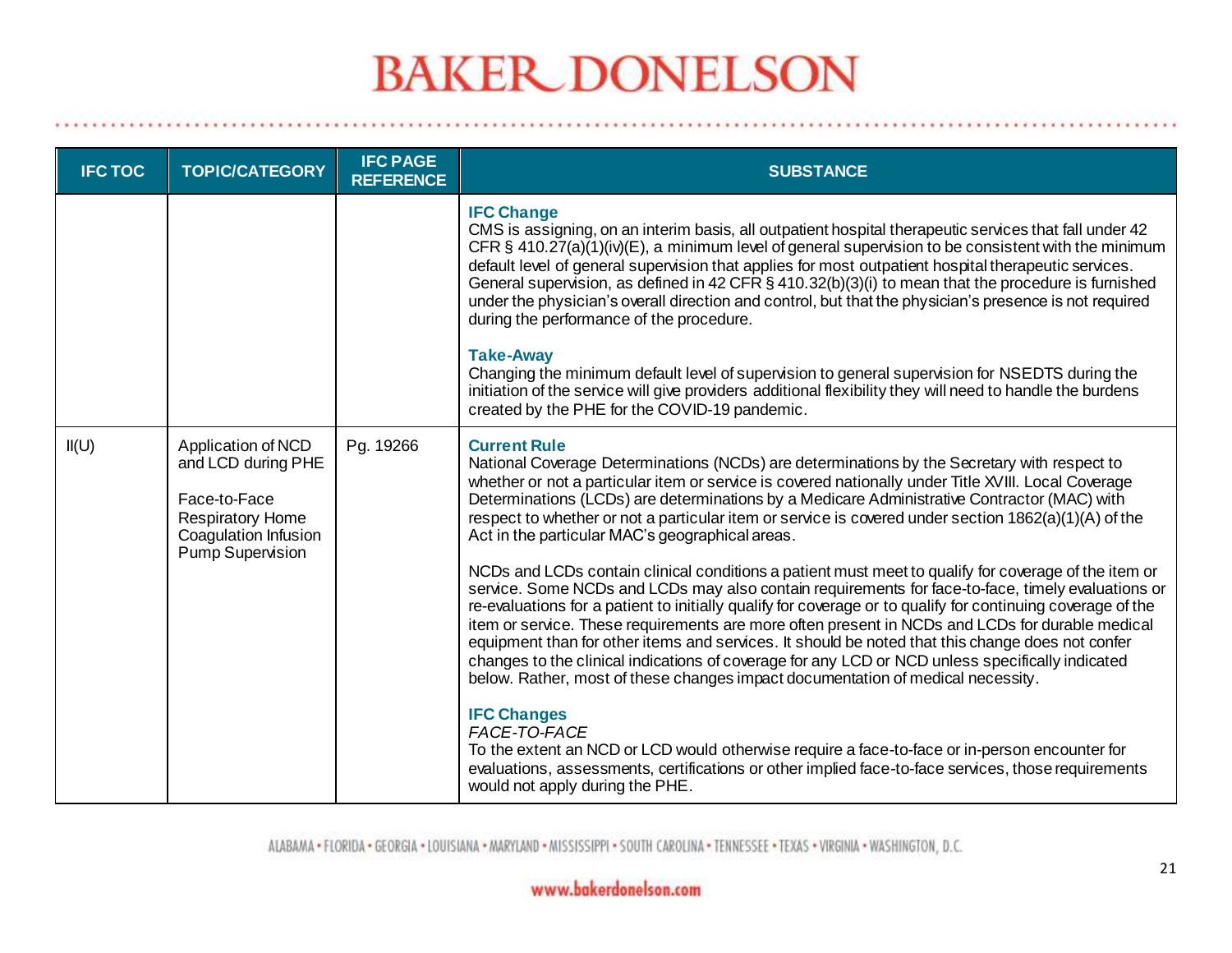| <b>IFC TOC</b> | <b>TOPIC/CATEGORY</b> | <b>IFC PAGE</b><br><b>REFERENCE</b> | <b>SUBSTANCE</b>                                                                                                                                                                                                                                                                                                                                                                                                                                                                                                                              |
|----------------|-----------------------|-------------------------------------|-----------------------------------------------------------------------------------------------------------------------------------------------------------------------------------------------------------------------------------------------------------------------------------------------------------------------------------------------------------------------------------------------------------------------------------------------------------------------------------------------------------------------------------------------|
|                |                       |                                     | <b>Take-Away</b><br>CMS notes that some face-to-face encounter requirements (e.g., for DMEPOS Power Mobility<br>Devices (PMDs)) are mandated by statute for program integrity purposes. For example, PMD face-to-<br>face encounter requirements are found in section 1834(a)(1)(E)(iv) of the Act, as codified in 42 CFR §<br>410.38, and CMS's regulation already permits the use of telehealth in accordance with Medicare<br>guidelines<br>RESPIRATORY, HOME ANTICOAGULATION MANAGEMENT AND INFUSION PUMP                                 |
|                |                       |                                     | CMS will not enforce the clinical indications for coverage across respiratory, home anticoagulation<br>management and infusion pump NCDs and LCDs (including articles) allowing for maximum flexibility<br>for practitioners to care for their patients.                                                                                                                                                                                                                                                                                      |
|                |                       |                                     | These policies include, but are not limited to:                                                                                                                                                                                                                                                                                                                                                                                                                                                                                               |
|                |                       |                                     | NCD 240.2 Home Oxygen. CMS-1744-IFC 129<br>NCD 240.4 Continuous Positive Airway Pressure for Obstructive Sleep Apnea.<br>$\bullet$<br>LCD L33800 Respiratory Assist Devices (ventilators for home use).<br>$\bullet$<br>NCD 240.5 Intrapulmonary Percussive Ventilator.<br>$\bullet$<br>LCD L33797 Oxygen and Oxygen Equipment (for home use).<br>NCD 190.11 Home Prothrombin Time/International Normalized Ratio (PT/INR) Monitoring for<br>Anticoagulation Management.<br>NCD 280.14 Infusion Pumps.<br>LCD L33794 External Infusion Pumps. |
|                |                       |                                     | At the conclusion of the PHE, we will return to enforcement of these clinical indications for coverage.                                                                                                                                                                                                                                                                                                                                                                                                                                       |
|                |                       |                                     | CONSULTATIONS OR SERVICES FURNISHED BY OR WITH THE SUPERVISION OF A<br>PARTICULAR MEDICAL PRACTITIONER OR SPECIALIST STAFFING<br>To the extent NCDs and LCDs require a specific practitioner type or physician specialty to furnish a<br>service, procedure or any portion thereof, CMS has authorized the chief medical officer or equivalent<br>of the facility can authorize another physician specialty or other practitioner type to meet those<br>requirements during the PHE.                                                          |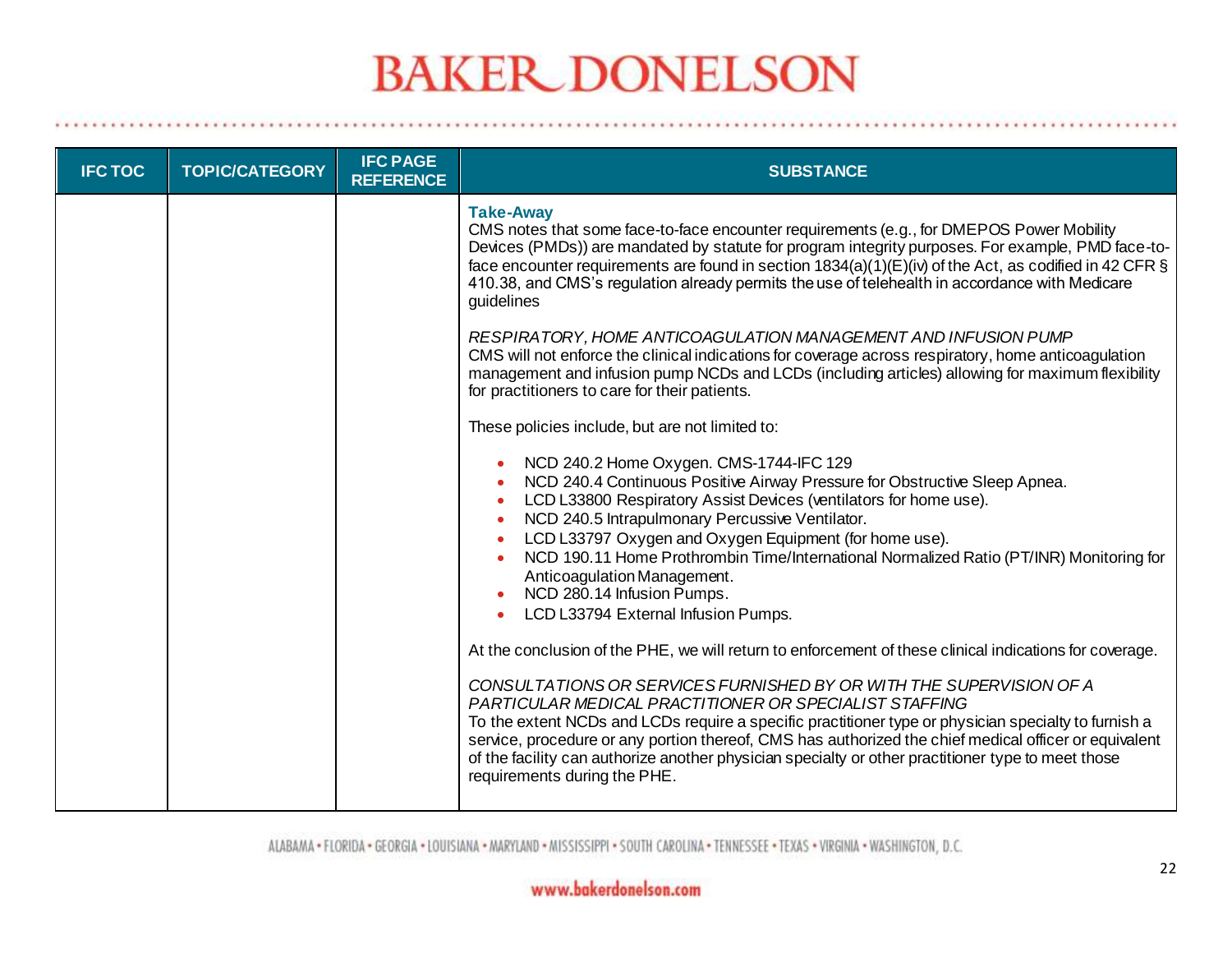| <b>IFC TOC</b> | <b>TOPIC/CATEGORY</b>                                                           | <b>IFC PAGE</b><br><b>REFERENCE</b> | <b>SUBSTANCE</b>                                                                                                                                                                                                                                                                                                                                                                                                                                                                                                                                                                                                                                                                                                                                                              |
|----------------|---------------------------------------------------------------------------------|-------------------------------------|-------------------------------------------------------------------------------------------------------------------------------------------------------------------------------------------------------------------------------------------------------------------------------------------------------------------------------------------------------------------------------------------------------------------------------------------------------------------------------------------------------------------------------------------------------------------------------------------------------------------------------------------------------------------------------------------------------------------------------------------------------------------------------|
|                |                                                                                 |                                     | Additionally, to the extent NCDs and LCDs require a physician or physician specialty to supervise<br>other practitioners, professionals or qualified personnel, the chief medical officer of the facility can<br>determine that such supervision requirements do not apply during the PHE.                                                                                                                                                                                                                                                                                                                                                                                                                                                                                    |
|                |                                                                                 |                                     | <b>Take-Away</b><br>This loosening of supervisory requirements will reduce shortages of physicians where their physical<br>presence might otherwise be required, such as outpatient radiation therapy which must generally be<br>supervised by a radiation oncologist.                                                                                                                                                                                                                                                                                                                                                                                                                                                                                                        |
| II(V)          | Changes to MSSP<br>Extreme and<br>Uncontrollable<br><b>Circumstances Policy</b> | Pg. 19267                           | <b>Current Rule</b><br>The current extreme and uncontrollable circumstances policy for the Medicare Shared Savings<br>Program (MSSP) at 42 CFR § 425.502(f) provides relief for ACOs and their clinicians impacted by<br>extreme and uncontrollable circumstances, such as hurricanes, wildfires, or other triggering events.<br>This policy established an alternate approach to determine quality performance scores for MSSP<br>Accountable Care Organizations (ACOs) impacted by extreme and uncontrollable circumstances<br>during a certain performance year, including the applicable quality data reporting period for the<br>performance year, if the quality reporting period was not extended.                                                                     |
|                |                                                                                 |                                     | <b>IFC Change</b><br>The rule acknowledges that, due to the nationwide COVID-19 pandemic, simply extending the<br>reporting period for quality data will likely be insufficient for ACOs and their clinicians who are focused<br>on patient care at this time. This IFC revises the regulation at 42 CFR § 425.502(f) to remove the<br>restriction that prevents application of the MSSP extreme and uncontrollable circumstances policy for<br>disasters that occur during the quality reporting period if the reporting period is extended. This<br>provides some relief for all ACOs who may be unable to submit complete and accurate quality date<br>for the 2019 performance period due to the need to focus on COVID-19 efforts while the reporting<br>period is open. |
|                |                                                                                 |                                     | The IFC also notes because the PHE for COVID-19 was declared during the reporting period for<br>performance year 2019, the provisions that allow for an adjustment to shared losses for ACOs<br>affected by extreme and uncontrollable circumstances cannot apply to the previous performance<br>year. Rather, for the performance year 2020 financial reconciliation, this will be considered as<br>addressed in 42 CFR § 400.200.                                                                                                                                                                                                                                                                                                                                           |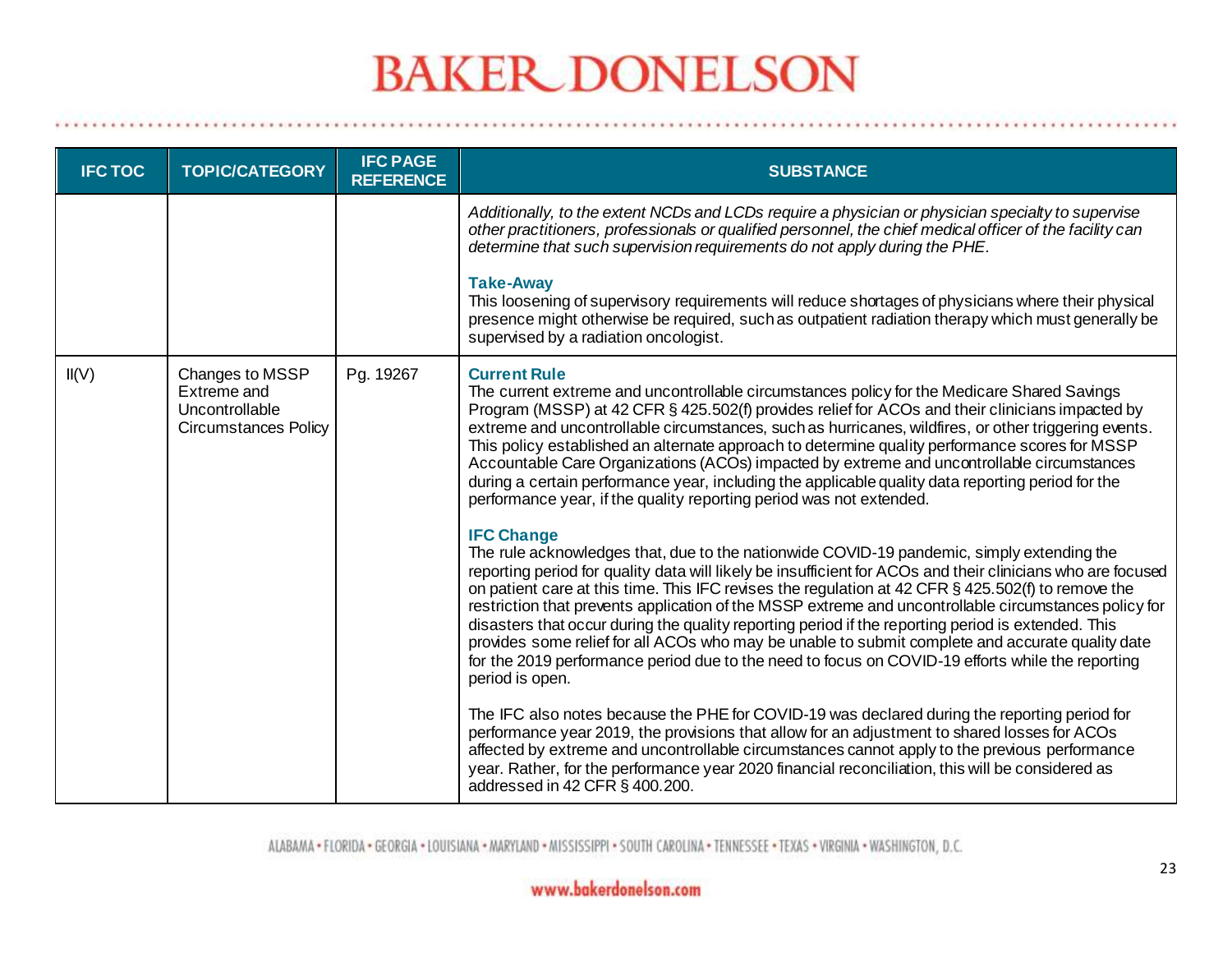| <b>IFC TOC</b> | <b>TOPIC/CATEGORY</b>                                                                                    | <b>IFC PAGE</b><br><b>REFERENCE</b> | <b>SUBSTANCE</b>                                                                                                                                                                                                                                                                                                                                                                                                                                                                                                                                                                                                                                                                                                                                                                                                                                                          |
|----------------|----------------------------------------------------------------------------------------------------------|-------------------------------------|---------------------------------------------------------------------------------------------------------------------------------------------------------------------------------------------------------------------------------------------------------------------------------------------------------------------------------------------------------------------------------------------------------------------------------------------------------------------------------------------------------------------------------------------------------------------------------------------------------------------------------------------------------------------------------------------------------------------------------------------------------------------------------------------------------------------------------------------------------------------------|
|                |                                                                                                          |                                     | <b>Take-Away</b><br>This change acknowledges the challenge that many ACOs will face in submitting quality data<br>reporting during the extended reporting period due to the efforts required by the COVID-19 PHE.<br>Because the PHE is nationwide, this change applies to all ACOs and their clinicians for the 2019<br>performance year reporting period. If quality data is not submitted, the alternate approach will be<br>applied in the scoring methodology.                                                                                                                                                                                                                                                                                                                                                                                                       |
| II(W)          | Level Selection for<br>Office/Outpatient E/M<br>Visits When<br><b>Furnished Via</b><br><b>Telehealth</b> | Pg. 19268                           | <b>Current Rule</b><br>The primary factor used to select E/M service level is time spent counseling the patient.<br><b>IFC Change</b><br>Under the rule, CMS is revising its policy to allow the selection for office/outpatient E/M level when<br>furnished via telehealth to be based on MDM (medical decision making) or time, with time defined as<br>all the time associated with the E/M on the day of the encounter. CMS is maintaining its expectations<br>that practitioners will document E/M visits as necessary to ensure quality and continuity of care.<br><b>Take-Away</b><br>The change will enable practitioners to select the level of E/M services based on both face-to-face<br>and non-face-to-face time personally spent by the practitioner in furnishing the telehealth visit.                                                                    |
| II(X)          | <b>Counting Resident</b><br>Time During the PHE                                                          | Pg. 19269                           | <b>Current Rule</b><br>Pursuant to 42 CFR § 412.78(a), (g), for purposes of DGME and IME a resident must be either in a<br>hospital or non-provider site, such as a doctor's office or clinic, to be included in the resident count.<br><b>IFC Change</b><br>During the PHE, a hospital that is paying the resident's salary and fringe benefits may count that<br>resident for IME and DGME purposes for the time that the resident is at home or in the home of a<br>patient that is already a patient of the physician or hospital, so long as the resident is performing<br>patient care duties within the scope of the approved residency program (and meets appropriate<br>physician supervision requirements as set forth in this rule above).<br><b>Take-Away</b><br>Providers may count resident time providing services remotely from their or patients' homes. |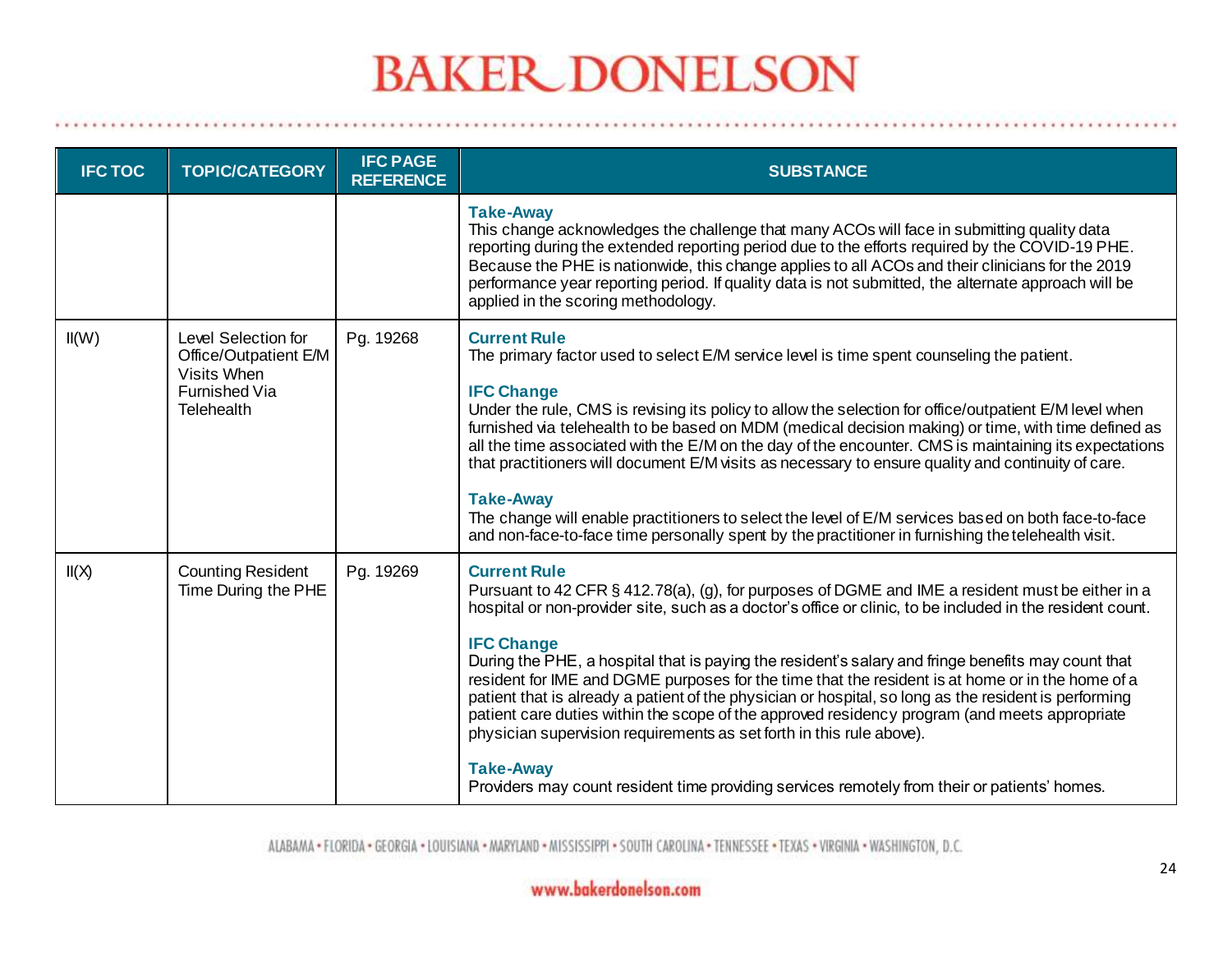| <b>IFC TOC</b> | <b>TOPIC/CATEGORY</b>                                                                                                                      | <b>IFC PAGE</b><br><b>REFERENCE</b> | <b>SUBSTANCE</b>                                                                                                                                                                                                                                                                                                                                                                                                                                                                                                                                                                                                                                                                                                                                                                                                                                                                                                                                                                                                                                                                                                                                                                                                                                                                                                                                                                                                                                                                                                                                                                                                                                                                                                                                                                                                                                                                                                                                                                                                                                                                |
|----------------|--------------------------------------------------------------------------------------------------------------------------------------------|-------------------------------------|---------------------------------------------------------------------------------------------------------------------------------------------------------------------------------------------------------------------------------------------------------------------------------------------------------------------------------------------------------------------------------------------------------------------------------------------------------------------------------------------------------------------------------------------------------------------------------------------------------------------------------------------------------------------------------------------------------------------------------------------------------------------------------------------------------------------------------------------------------------------------------------------------------------------------------------------------------------------------------------------------------------------------------------------------------------------------------------------------------------------------------------------------------------------------------------------------------------------------------------------------------------------------------------------------------------------------------------------------------------------------------------------------------------------------------------------------------------------------------------------------------------------------------------------------------------------------------------------------------------------------------------------------------------------------------------------------------------------------------------------------------------------------------------------------------------------------------------------------------------------------------------------------------------------------------------------------------------------------------------------------------------------------------------------------------------------------------|
| II(Y)          | Impact of COVID-19<br>on Part C and Part D<br><b>Quality Rating</b><br>System                                                              | Pg. 19269                           | <b>Current Rule</b><br>Pursuant to 42 CFR Parts 417, 422, 423, CMS obtains data from Medicare Advantage (MA) and Part<br>D plans that CMS uses for various purposes, including providing data to beneficiaries regarding the<br>plans and making quality bonus payments.<br><b>IFC Change</b><br>The rule amends the calculation for the 2021 and 2022 Part C and D Star Ratings due to impact of<br>the PHE on data collection activities as follows: (1) replaces the 2021 Star Ratings measures<br>calculated based on HEDIS and Medicare CAHPS data collections with earlier values from the 2020<br>Star Ratings (which are not affected by the public health threats posed by COVID-19); (2) establishes<br>how CMS will calculate or assign Star Ratings for 2021 in the event that CMS' functions become<br>focused on only continued performance of essential Agency functions and the Agency and/or its<br>contractors do not have the ability to calculate the 2021 Star Ratings; (3) modifies the current rules<br>for the 2021 Star Ratings to replace any measure that has a data quality issue for all plans due to the<br>COVID-19 outbreak with the measure-level Star Ratings and scores from the 2020 Star Ratings; (4)<br>in the event that CMS is unable to complete HOS data collection in 2020 (for the 2022 Star Ratings),<br>replaces the measures calculated based on Health Outcomes Survey data collections with earlier<br>values that are not affected by the public health threats posed by COVID-19 for the 2022 Star<br>Ratings; (5) removes guardrails for the 2022 Star Ratings; and (6) expands the existing hold<br>harmless provision for the Part C and D Improvement measures to include all contracts for the 2022<br>Star Ratings.<br><b>Take-Away</b><br>CMS is making changes to data collection for quality rating purposes for the 2021 and 2022 rating to<br>allow providers to focus on increased patient needs during the PHE and to avoid the need to retrieve<br>data that may not be able to be retrieved working remotely. |
| II(Z)          | Changes to Expand<br><b>Workforce Capacity</b><br>for Ordering Medicaid<br>Home Health Nursing<br>and Aide Services.<br>Medical Equipment, | Pg. 19275                           | <b>Current Rule</b><br>Medicaid regulations at 42 CFR § 440.770(b) requires a physician to order home health services as<br>part of a plan of care, and to review the plan of care every 60 days, except for medical supplies,<br>equipment and appliances, which must be reviewed annually.                                                                                                                                                                                                                                                                                                                                                                                                                                                                                                                                                                                                                                                                                                                                                                                                                                                                                                                                                                                                                                                                                                                                                                                                                                                                                                                                                                                                                                                                                                                                                                                                                                                                                                                                                                                    |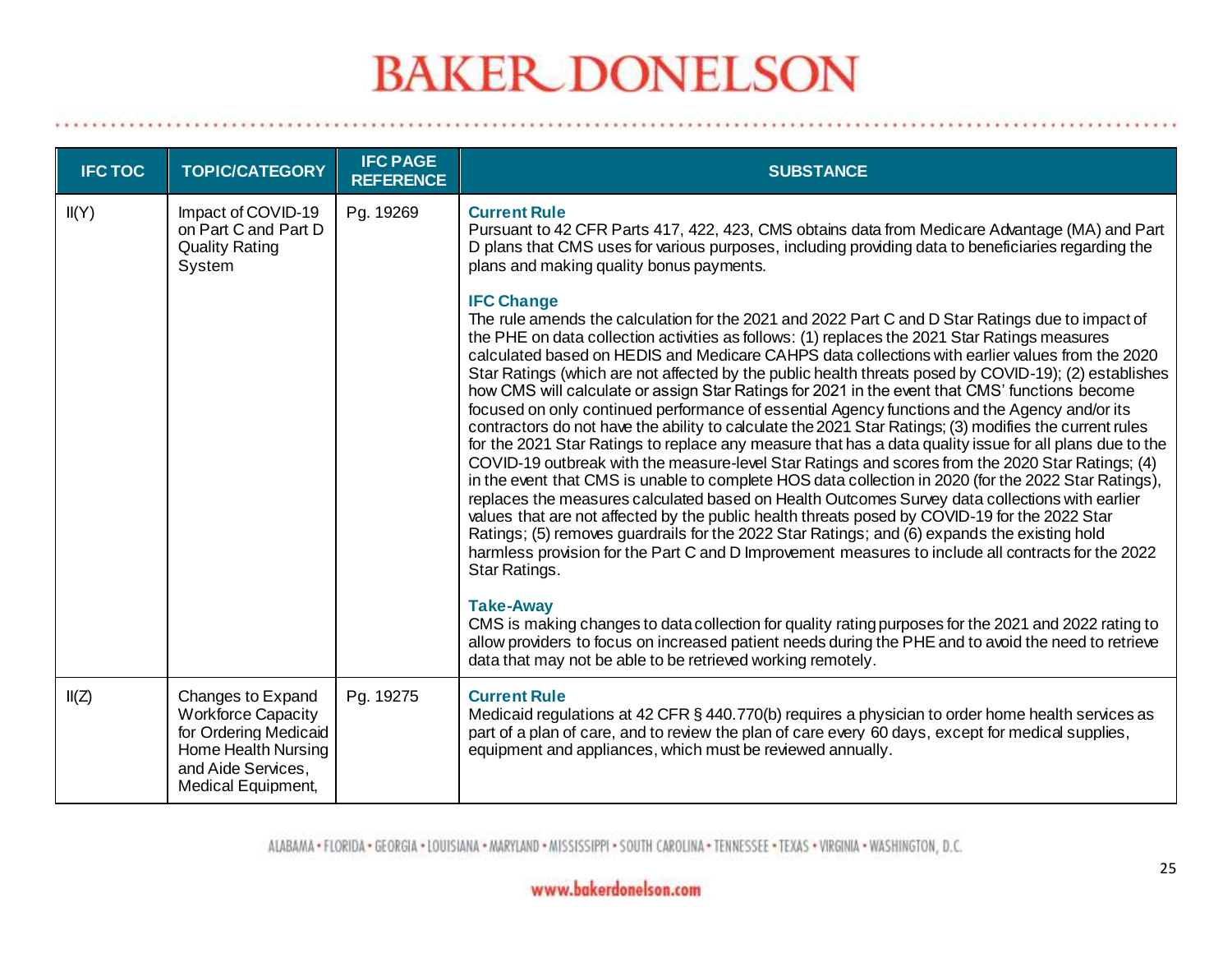| <b>IFC TOC</b> | <b>TOPIC/CATEGORY</b>                                                       | <b>IFC PAGE</b><br><b>REFERENCE</b> | <b>SUBSTANCE</b>                                                                                                                                                                                                                                                                                                                                                                                                                                                                                                                                                                     |
|----------------|-----------------------------------------------------------------------------|-------------------------------------|--------------------------------------------------------------------------------------------------------------------------------------------------------------------------------------------------------------------------------------------------------------------------------------------------------------------------------------------------------------------------------------------------------------------------------------------------------------------------------------------------------------------------------------------------------------------------------------|
|                | Supplies, and<br>Appliances, PT, OT,<br>ST and Audiology<br><b>Services</b> |                                     | <b>IFC Change</b><br>The rule allows licensed practitioners practicing within their scope of practice, such as, but not limited<br>to, NPs and PAs to order Medicaid home health services during the PHE.<br><b>Take-Away</b><br>NPs and PAs will be permitted to order Medicaid home health services.                                                                                                                                                                                                                                                                               |
|                |                                                                             |                                     |                                                                                                                                                                                                                                                                                                                                                                                                                                                                                                                                                                                      |
| II(AA)         | Origin and<br>Destination<br>Requirements-<br>Ambulance Fee<br>Schedule     | Pg. 19276                           | <b>Current Rule</b><br>42 CFR § 410.44(f) restricts covered ambulance services to only particular origins and destinations.<br><b>IFC Change</b><br>During the PHE a covered destination includes a ground ambulance transport from any point of origin<br>to a destination that is equipped to treat the condition of the patient consistent with state and local<br>EMS protocols where the services will be furnished. These destinations include, but are not limited to,<br>any location that is an alternative site determined to be part of a hospital, CAH or SNF, community |
|                |                                                                             |                                     | mental health centers, FQHCs, RHCs, physician offices, urgent care facilities, ASCs, any location<br>furnishing dialysis services outside of an ESRD facility when an ESRD facility is not available, and the<br>beneficiary's home. Home may be an appropriate destination for a COVID-19 patient who is<br>discharged from the hospital to home to be under quarantine. The requirement that ground<br>ambulance service is medically necessary for the patient is not changed.<br><b>Take-Away</b>                                                                                |
|                |                                                                             |                                     | During the PHE, ambulance services that are medically necessary include transport from any point of<br>origin to a destination equipped to treat the patient consistent with state and local EMS protocols.                                                                                                                                                                                                                                                                                                                                                                          |
| II(BB)         | Merit-Based<br>Incentive Payment<br>System (MIPS)<br><b>Updates</b>         | Pg. 19276                           | <b>Current Rule</b><br>Under MIPS, eligible clinicians are eligible for a payment adjustment based on data reported in four<br>areas. One of those areas is identified improvement activities. CMS maintains a list of eligible<br>improvement activities which are identified to improve clinical practice of care delivery and, when<br>effectively executed, likely to result in improved outcomes.                                                                                                                                                                               |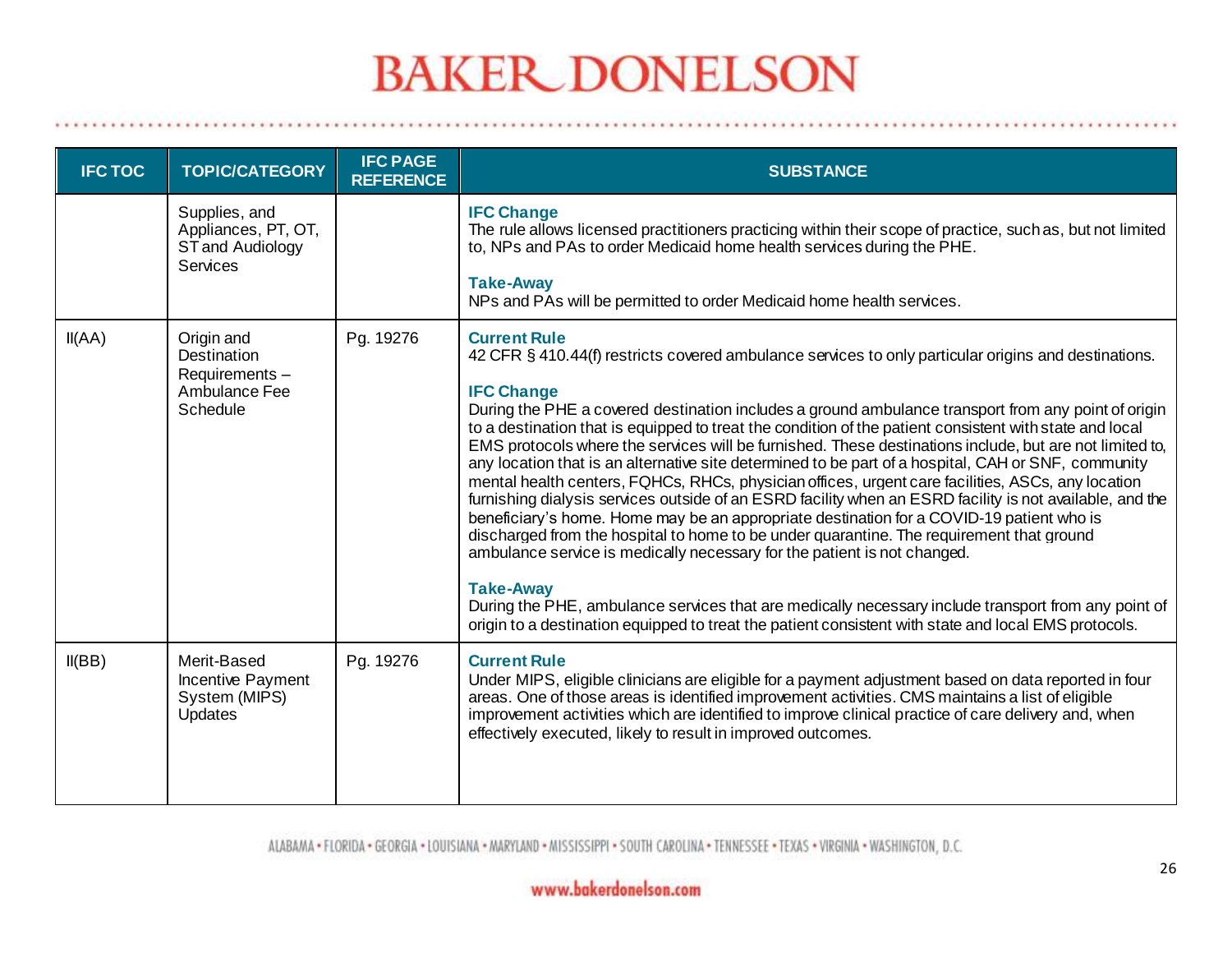| <b>IFC TOC</b> | <b>TOPIC/CATEGORY</b>                                                                                                     | <b>IFC PAGE</b><br><b>REFERENCE</b> | <b>SUBSTANCE</b>                                                                                                                                                                                                                                                                                                                                                                                                                                                                                                                                                                                                                                                                                                                                                                                                                                                                                                                                                                                                            |
|----------------|---------------------------------------------------------------------------------------------------------------------------|-------------------------------------|-----------------------------------------------------------------------------------------------------------------------------------------------------------------------------------------------------------------------------------------------------------------------------------------------------------------------------------------------------------------------------------------------------------------------------------------------------------------------------------------------------------------------------------------------------------------------------------------------------------------------------------------------------------------------------------------------------------------------------------------------------------------------------------------------------------------------------------------------------------------------------------------------------------------------------------------------------------------------------------------------------------------------------|
|                |                                                                                                                           |                                     | <b>IFC Change</b><br>Under the rule, CMS added a new eligible improvement activity related to COVID-19 clinical trials to<br>be included in the MIPS scoring for the CY 2020 performance period. To receive credit for this<br>activity, a MIPS-eligible clinician must participate in a COVID-19 clinical trial utilizing a drug or<br>biological product to treat a patient with a COVID-19 infection and report their findings through a<br>clinical data repository or clinical data registry for the duration of their study.                                                                                                                                                                                                                                                                                                                                                                                                                                                                                          |
|                |                                                                                                                           |                                     | <b>Take-Away</b><br>MIPS clinicians may earn credits by participating in a certain COVID-19 clinical trials.                                                                                                                                                                                                                                                                                                                                                                                                                                                                                                                                                                                                                                                                                                                                                                                                                                                                                                                |
|                |                                                                                                                           |                                     | <b>Current Rule</b><br>CMS provides exceptions to meeting the MIPS program requirements for certain circumstances out<br>of a clinician's control.                                                                                                                                                                                                                                                                                                                                                                                                                                                                                                                                                                                                                                                                                                                                                                                                                                                                          |
|                |                                                                                                                           |                                     | <b>IFC Change</b><br>CMS is: (1) applying the MIPS automatic extreme and uncontrollable circumstances policy at $\S$<br>414.1380(c)(2)(i)(A)(8) and (c)(2)(i)(C)(3) to MIPS eligible clinicians for the 2019 MIPS performance<br>period/2021 MIPS payment year; (2) extending the deadline to submit certain applications for<br>reweighting based on extreme and uncontrollable circumstances from December 31, 2019 to April 30,<br>2020, or a later date that we may specify; and (3) modifying the policy at §§ 414.1380(c)(2)(i)(A)(6)<br>and 414.1380(c)(2)(i)(C) to create an exception for the 2019 performance period/2021 MIPS payment<br>year to allow a clinician who is adversely affected by the PHE and submits data to have the data<br>reweighted, and the data submission would not effectively void the application for reweighting.<br><b>Take-Away</b><br>CMS has invoked the automatic extreme and uncontrollable circumstances policy to provide relief in<br>scoring for qualified MIPS clinicians. |
| II(CC)         | <b>Inpatient Hospital</b><br><b>Services Furnished</b><br><b>Under Arrangements</b><br>Outside the Hospital<br>During PHE | Pg. 19278                           | <b>Current Rule</b><br>Routine services cannot be provided under arrangement outside the hospital. Accordingly, if a<br>hospital's patient received routine services from another hospital, that patient would have to be<br>discharged and transferred to the other hospital.                                                                                                                                                                                                                                                                                                                                                                                                                                                                                                                                                                                                                                                                                                                                              |